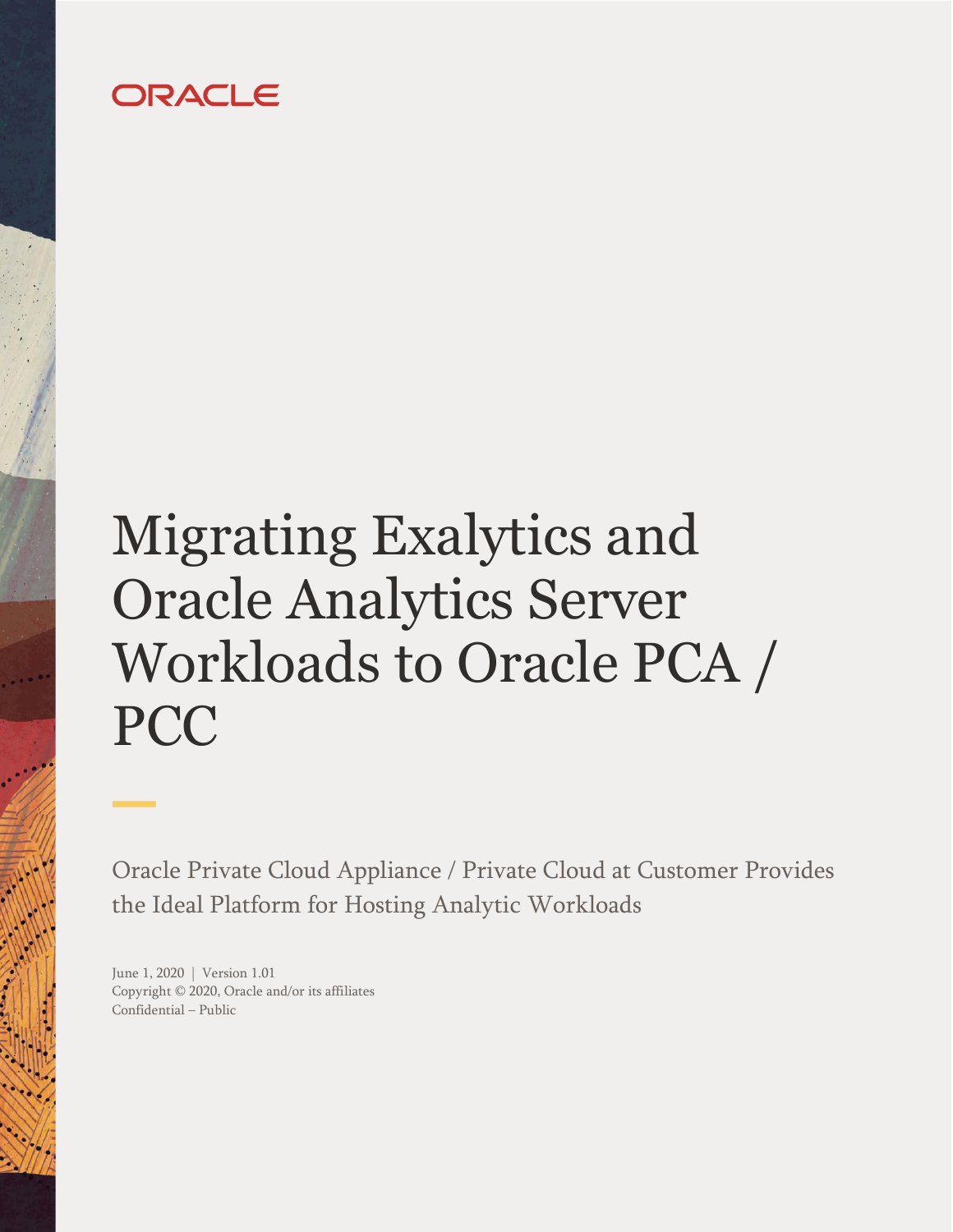## <span id="page-1-0"></span>PURPOSE STATEMENT

This document describes how to migrate workloads from Oracle Exalytics systems and Oracle Analytics Server (OAS) environments to Oracle Private Cloud Appliance (PCA). It focuses on methodology and best practices for migrating these analytic applications to PCA. Private Cloud at Customer (PCC) is functionally equivalent to PCA in these scenarios.

## <span id="page-1-1"></span>DISCLAIMER

This document in any form, software or printed matter, contains proprietary information that is the exclusive property of Oracle. Your access to and use of this confidential material is subject to the terms and conditions of your Oracle software license and service agreement, which has been executed and with which you agree to comply. This document and information contained herein may not be disclosed, copied, reproduced or distributed to anyone outside Oracle without prior written consent of Oracle. This document is not part of your license agreement nor can it be incorporated into any contractual agreement with Oracle or its subsidiaries or affiliates.

This document is for informational purposes only and is intended solely to assist you in planning for the implementation and upgrade of the product features described. It is not a commitment to deliver any material, code, or functionality, and should not be relied upon in making purchasing decisions. The development, release, and timing of any features or functionality described in this document remains at the sole discretion of Oracle.

Due to the nature of the product architecture, it may not be possible to safely include all features described in this document without risking significant destabilization of the code.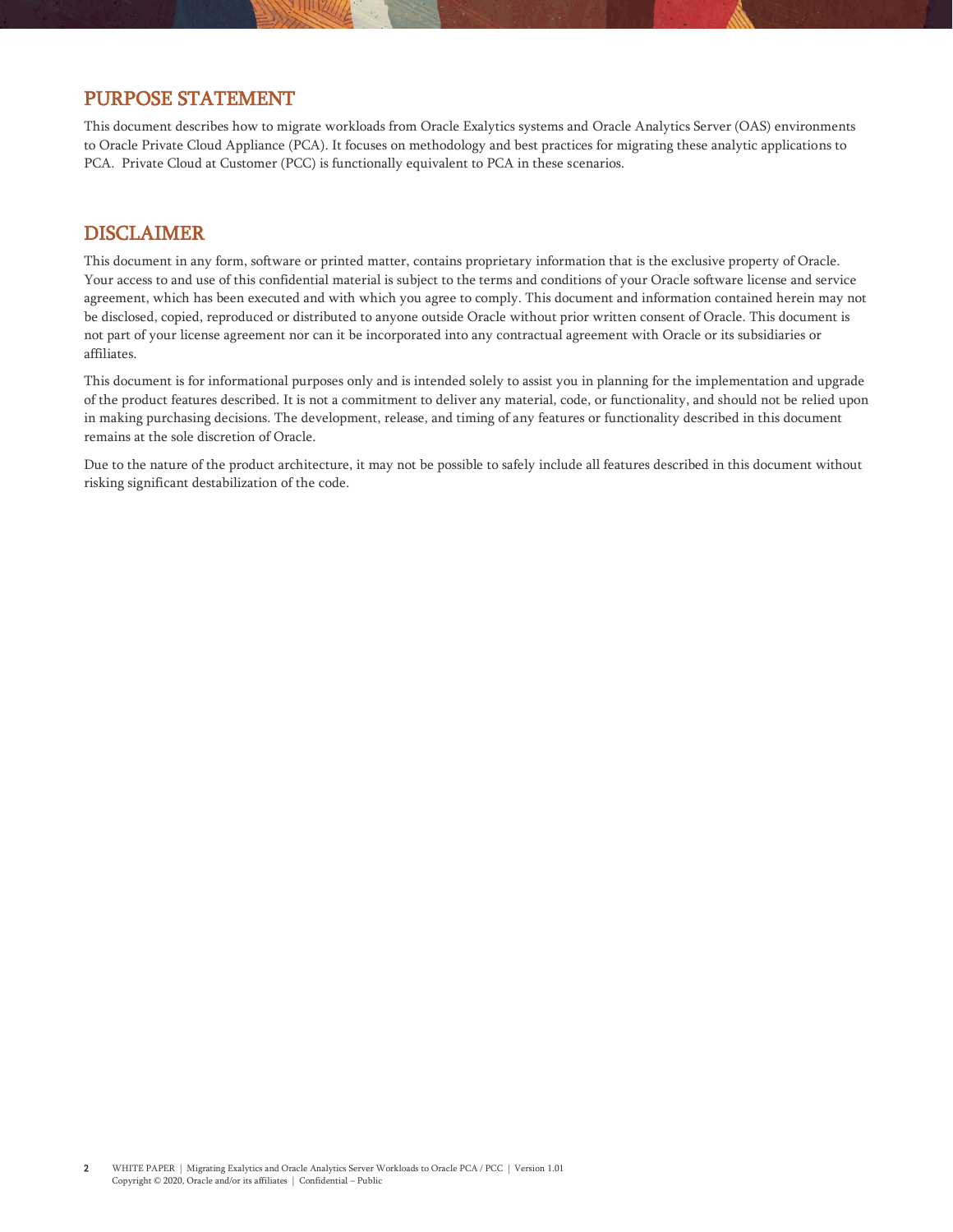## TABLE OF CONTENTS

| <b>Purpose Statement</b>                                       | $\overline{2}$ |
|----------------------------------------------------------------|----------------|
| Disclaimer                                                     | $\overline{2}$ |
| Introduction                                                   | 4              |
| Advantages of the Private Cloud Appliance                      | $\overline{4}$ |
| Virtualization and Cloud Platform                              | 5              |
| Private Cloud Appliance Components                             | 5              |
| Migrating Analytic Applications from Exalytics to PCA          | 8              |
| Fresh OS Install Methodology                                   | 9              |
| Migrating to PCA with "Lift and Shift" Methodology             | 9              |
| Best Practices for Applications Migrated from Exalytics to PCA | 15             |
| General                                                        | 15             |
| Essbase                                                        | 15             |
| TimesTen                                                       | 15             |
| OBIEE and OAS                                                  | 16             |
| <b>Performance Considerations</b>                              | 16             |
| <b>Sizing Considerations</b>                                   | 17             |
| <b>Migration Considerations</b>                                | 18             |
| Conclusion                                                     | 18             |
| <b>About the Authors</b>                                       | 18             |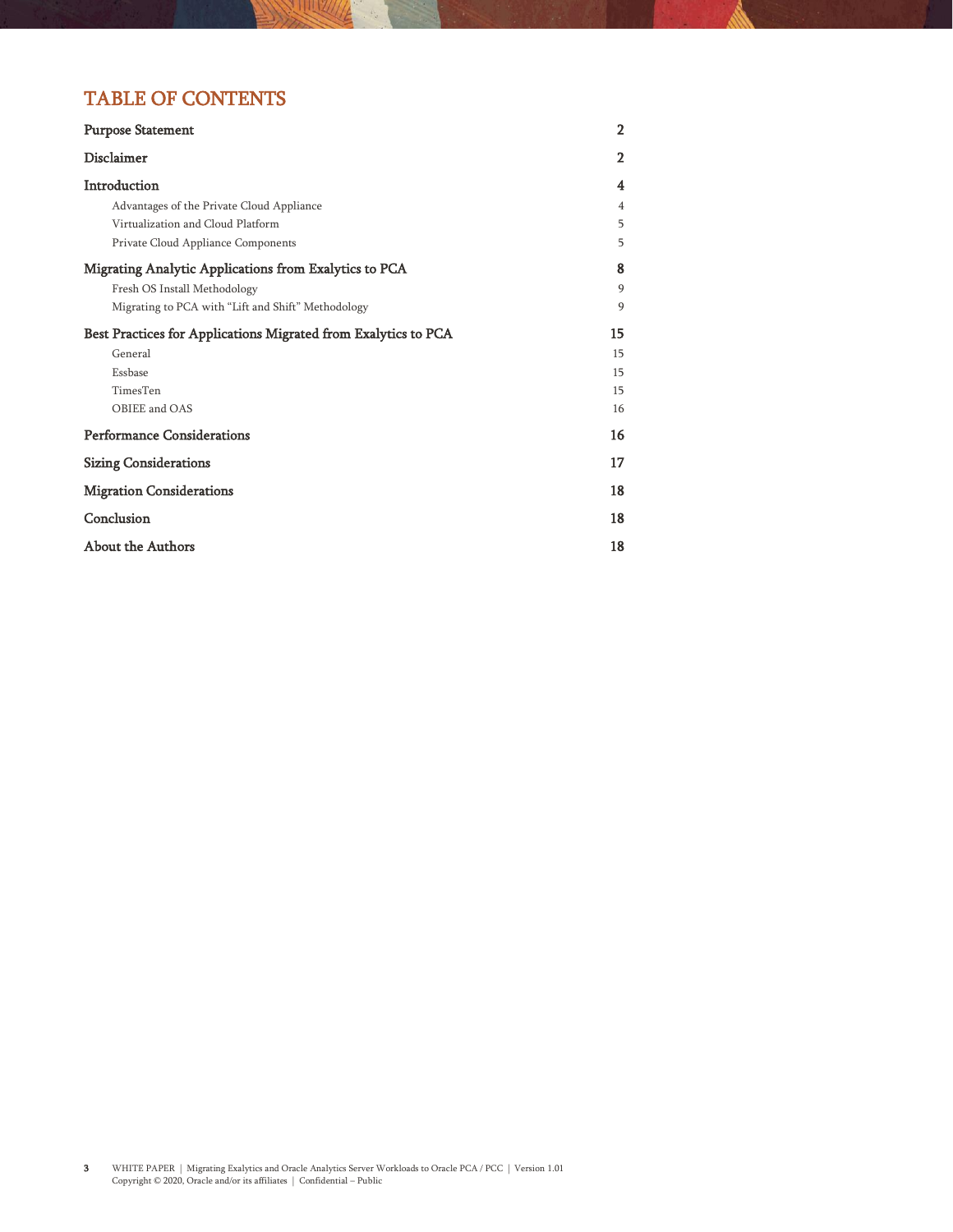## <span id="page-3-0"></span>INTRODUCTION

The Oracle Private Cloud Appliance (PCA) and Oracle Private Cloud at Customer (PCC) have emerged as the premier platform for Oracle Business Intelligence, Essbase, EPM, Oracle Analytics Server (OAS) and other application tier software, often in conjunction with Oracle Exadata - the premier database platform. Many of those applications have been deployed on Oracle Exalytics or commodity x86 servers, and are now being deployed on PCA for increased performance, scale, and manageability.

This white paper discusses the advantages of moving those applications to PCA, describes how to migrate them, with emphasis on Exalytics Essbase workloads, and describes deployment methods and best practices. This paper emphasizes platform and performance characteristics of the PCA X8 over previous PCA versions. The methodology and architectural principles apply to all versions.

## <span id="page-3-1"></span>Advantages of the Private Cloud Appliance

The Oracle Private Cloud Appliance (PCA) is an Oracle Engineered System designed for application tier. PCA is an integrated hardware and software system that reduces infrastructure complexity and deployment time for virtualized workloads in private clouds. It is a complete platform for a wide range of application types and workloads, with built-in management, compute, storage and networking resources. PCA provides excellent performance and other system properties for a broad range of applications.

The Oracle Private Cloud Appliance is also available as the Oracle Private Cloud at Customer (PCC), a solution for on-premises private cloud that includes the PCA and Oracle services. Customers acquire PCC on a subscription basis, with Oracle operating the infrastructure so the customer can focus on applications. Except where noted, 'PCA' will be used in this document to describe either form of the product.

The PCA platform is ideal for both Oracle and third party applications, with benefits especially suitable for Analytic software and similar application tier products. There are several reasons why this is so effective:

- PCA provides 'quick time to value' for a robust virtualization platform, going from first power-up to starting VMs in a matter of hours. PCA automatically discovers hardware components and configures them to work with one another, reducing design and administrative effort, eliminating potential errors, and speeding time to application deployment. PCA's automated configuration implements Oracle best practices for optimal performance and availability.
- PCA provides high performance high speed 100Gb Ethernet, Oracle ZFS Storage Appliance ZS7-2, and Oracle X8-2 compute nodes, providing performance and scale improvements over previous product generations. See sections below for further description of the physical infrastructure.
- PCA design eliminates single points of failure on management, network, storage, and compute resources, and permits 'zerodowntime' rolling upgrades to system infrastructure.
- Pre-built Oracle VM virtual appliances and templates quickly enable application instances. This is complementary to Private Cloud Appliance quickly provisioning physical infrastructure. You can see a list of pre-built virtual appliances at <https://www.oracle.com/virtualization/technologies/virtual-appliances.html>
- High performance inter-VM networking using the Private Cloud Appliance internal networks permits low-latency, high bandwidth, private communication between VMs in a clustered application. This is especially useful for clustered applications like WebLogic and Coherence, and frameworks like Kubernetes. Multiple private networks based on VLANs or custom PCA networks can provide independent isolated networks, and are ideal for hosting multiple application clusters on the same PCA. Each network carries traffic private to each cluster, without need to prevent IP address collision or data leakage between applications.
- PCA provides load balancing (Dynamic Resource Scheduling DRS) and High Availability (HA) features that provide higher performance and automates recovery from outages.
- PCA can provide Infrastructure as a Service (IaaS) cloud function via Oracle Enterprise Manager 13c.
- Application orchestration and automated workload deployment can be performed with Ansible, the Oracle VM API, the Oracle Enterprise Manager API, and the scriptable command line interface.
- Customers can use Trusted Partitioning or Hard Partitioning to manage software license costs.

Oracle Private Cloud Appliance and Oracle Private Cloud at Customer fully support Oracle Linux Cloud Native Environment, including Oracle Container Runtime for Docker and Oracle Container Services for Use with Kubernetes. They provide an ideal runtime for Oracle WebLogic Server applications to run in Docker and Kubernetes with full, integrated system support from Oracle. We recommend that customers running analytics applications on Oracle Exalytics Elastic Cloud systems, and wishing to adopt cloud native infrastructure and DevOps practices, migrate to Oracle Private Cloud Appliance and Oracle Private Cloud at Customer.

The following sections discuss these items in further detail, and describe how to migrate applications from Exalytics to PCA.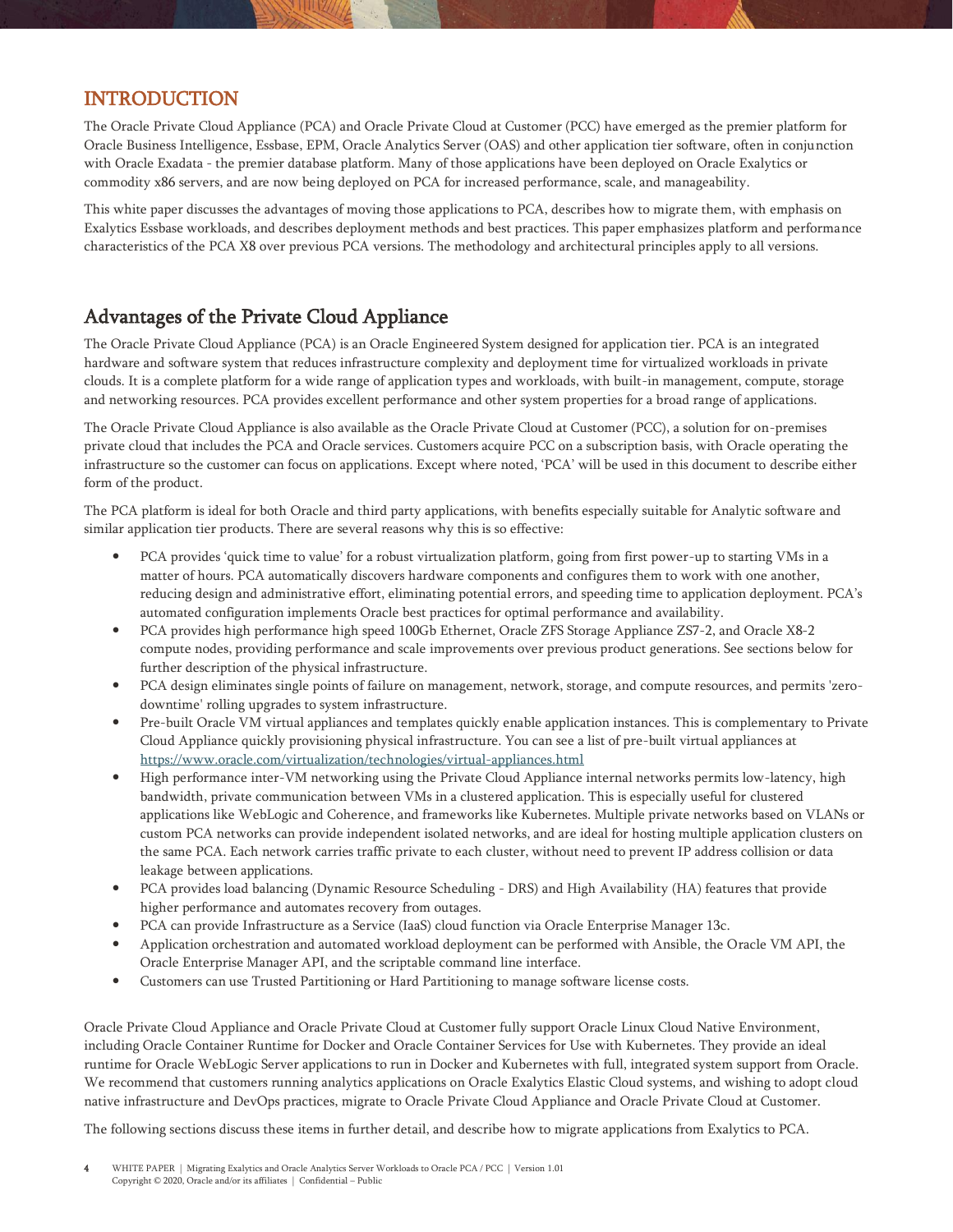## <span id="page-4-0"></span>Virtualization and Cloud Platform

The Private Cloud Appliance provides virtualization life cycle management using Oracle VM. Oracle VM consists of two parts: Oracle VM Manager and Oracle VM Server. These are included and pre-installed on PCA without additional license fees, representing a substantial cost savings over other virtualization platforms.

Oracle VM Manager is an advanced and widely used virtualization management product for controlling multiple servers, VMs, networks and storage resources under a graphical browser user interface. Oracle VM Manager also provides programmable REST APIs and command line interfaces to permit automation. Each PCA has one active instance of Oracle VM Manager used as a central control plane to administer the entire PCA.

Oracle VM Server is a high performance hypervisor that runs virtual machines, based on commands sent from Oracle VM Manager. Oracle VM Server is automatically installed and configured on every compute node, both when a PCA rack is installed, and when additional compute nodes are added. Oracle VM efficiently runs virtual machines, which may run Oracle Linux, Oracle Solaris, other Linux versions, and Microsoft Windows, and the applications these operating systems support.

Oracle VM provides advanced functions that benefit applications:

- Administrators can set anti-affinity rules to ensure that virtual machines comprising a clustered application such as Oracle Analytics Server do not run on the same physical server, insulating them from single points of failure.
- High Availability (HA) settings can automatically reboot VMs if they or the server they are running on crash. For example, HA can bring up a WebLogic administrative instance or Kubernetes master after an outage.
- Live migration allows you to move running VMs from one server to another without stopping the VM and interrupting its applications. This is typically used for load balancing and to perform compute node maintenance without virtual machine outage,
- Dynamic Resource Scheduling (DRS) policies can provide load balancing among server based on several parameters, including CPU and network utilization according to policy settings. DRS automatically live migrates VMs from heavily loaded servers to less loaded ones to permit optimal performance.
- Resource management policies control CPU allocation for differential service between applications sharing the same servers, including CPU caps, and share-based priorities. This permits higher degrees of CPU oversubscription without affecting the service level objectives for production applications running alongside less-critical applications.
- Administrators can define tenant groups to dedicate PCA compute nodes to different clients. This ensures dedicated resources for applications or departments. PCA tenant groups leverage standard Oracle VM server pools, with additional automation and default configuration.

PCA customers can use Oracle Enterprise Manager 13c to provide Infrastructure as a Service (IaaS) cloud capabilities, Oracle Enterprise Manager provides comprehensive management capabilities, including role-based access control, monitoring and chargeback. A single Enterprise Manager instance can be used to manage multiple PCAs and PCCs as your environment expands. Oracle EM can have complete functional control over PCA, since all functional aspects of OVM are reproduced in the EM user interface. The PCA can also leverage Ansible to provide "infrastructure as code".

## <span id="page-4-1"></span>Private Cloud Appliance Components

### PCA Management Nodes

PCA uses two latest generation Oracle servers X8-2 that function as the management nodes for Oracle Private Cloud Appliance X8. They serve as an active-passive cluster for management operations, providing resiliency in case of planned outage or server failure. Oracle VM Manager and other management functions run on the active management node. When a management node assumes the active role it takes over a virtual IP address (VIP) address, so clients of the management interface do not need to know which management node is currently active.

### PCA Integrated ZS7-2 Storage

Oracle Private Cloud Appliance features a fully integrated, enterprise-grade Oracle ZFS Storage Appliance ZS7-2 for centrally storing the management environment, virtual machine images and application data, providing superior performance and efficiency.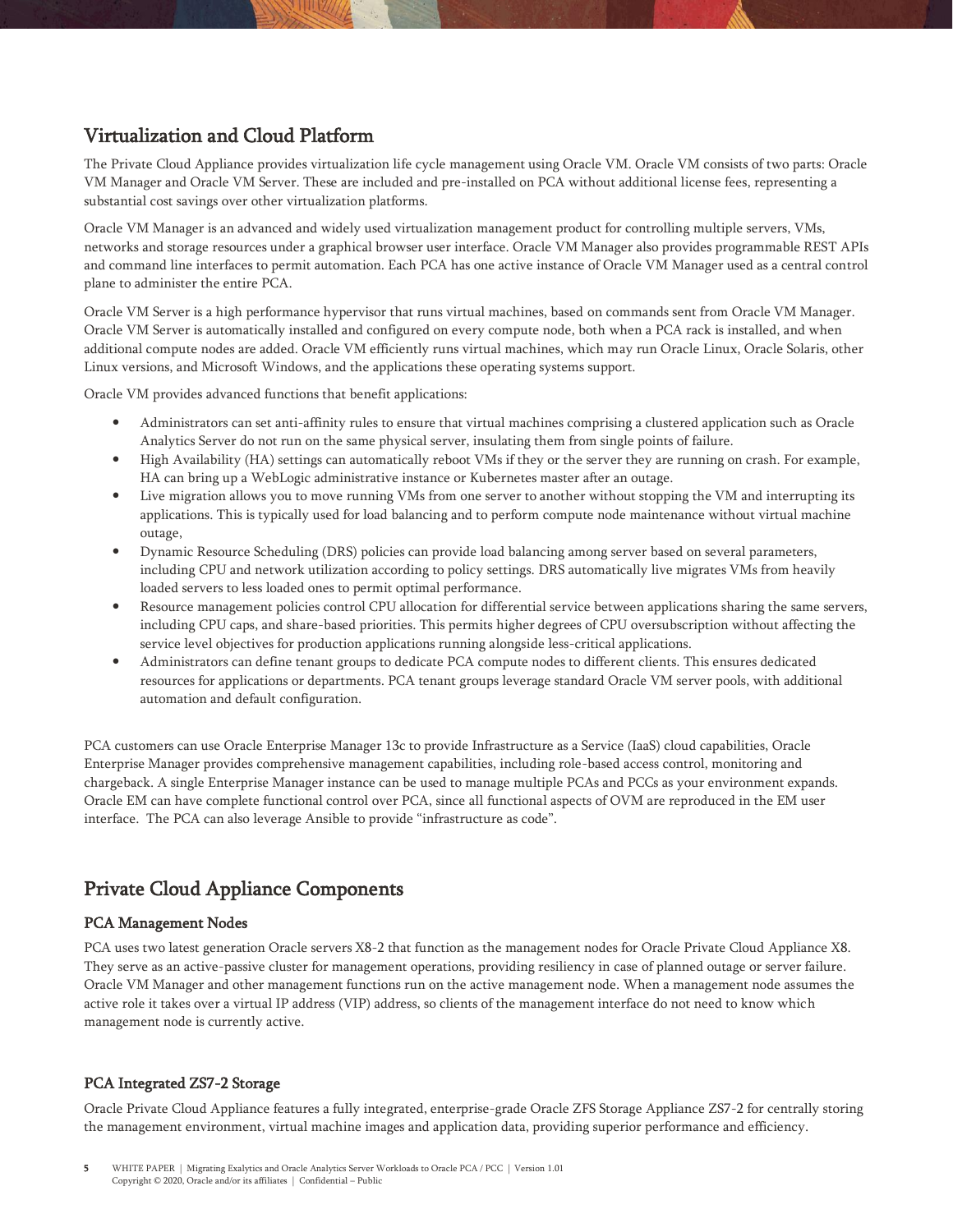With dual ZS7-2 controllers in a high-availability (HA) configuration and one high-capacity DE-24C storage shelf, Oracle Private Cloud Appliance now includes 100 TB of customer usable storage in the rack. This storage can scale to 6PB (petabytes) raw capacity (3PB mirrored), using a combination of (24) DE3-24C or all-flash DE3-24P expansion storage trays depending on capacity and performance requirements. Further details on the Oracle ZFS Storage Appliance are at [https://www.oracle.com/storage/nas/zs7-2/.](https://www.oracle.com/storage/nas/zs7-2/)

#### PCA Compute Nodes

Oracle Server X8-2 compute nodes in the Private Cloud Appliance provide the virtualization platform. Compute nodes run Oracle VM Server and provide processing power and memory capacity for virtual machines under Oracle VM Manager's control.

Each X8-2 compute node server has two 24-core Intel Xeon 8260 processors and can be ordered in three different memory configurations - 384 GB, 768 GB, and 1.5 TB. With a 45% performance improvement over the previous compute node generation, Oracle Server X8-2 provides the optimal balance of CPU cores, memory, and I/O throughput for mission-critical enterprise applications. Customers can scale from 2 to 25 compute nodes in the same rack.

An automated provisioning process orchestrated by the active management node configures compute nodes into the Oracle VM environment. Private Cloud Appliance software installs Oracle VM Server software on each compute node, defines their network configurations, and places all compute nodes into an Oracle VM server pool.

Best practice: Oracle VM only uses a small percentage of the memory and CPU on each compute node, leaving the remainder for virtual machines. For capacity planning purposes, consider each X8-2 compute node as providing 48 cores for virtual machines and applications. CPU cores can be over-subscribed, with more virtual CPUs than physical CPUs on the server, which permits higher VM density for cloud operations, especially if VMs have different idle and peak periods. If CPUs are oversubscribed, administrators should use resource controls like DRS (Dynamic Resource Scheduling) to ensure that important VMs can be moved to free compute nodes and get preferential service during periods of high CPU consumption.

Best practice: Spare CPU capacity should be provisioned for peak loads and to provide "N+1" redundancy to provide sufficient capacity when a server is down for maintenance or other reasons.

PCA administrators can optionally define "tenant groups", which isolate compute and storage resources in separate Oracle VM server pools that can be assigned to different customers, to provide dedicated resources.

#### Network Infrastructure

The PCA network is an important differentiator from previous systems. The Private Cloud Appliance relies on "wire once" Software Defined Networking (SDN) that permits multiple isolated virtual networks to be created on the same physical network hardware components.

#### PCA Physical Networking

PCA networking uses 100Gb Ethernet leaf and spine switches. These offer 100Gb Ethernet connectivity for communication between internal PCA components and allow flexible 10/25/40/100GbE connectivity to customer data center networks. This provides a performance improvement over the 40Gb InfiniBand internal networks on earlier Oracle engineered systems, including earlier PCA generations, and faster networking to external hosts. PCA networks exceed the performance of the 1Gb or 10Gb Ethernet networks typically seen on commodity servers.

PCA uses redundant physical network hardware components, pre-cabled at the factory, to help ensure continuity of service during maintenance or in case of a failure.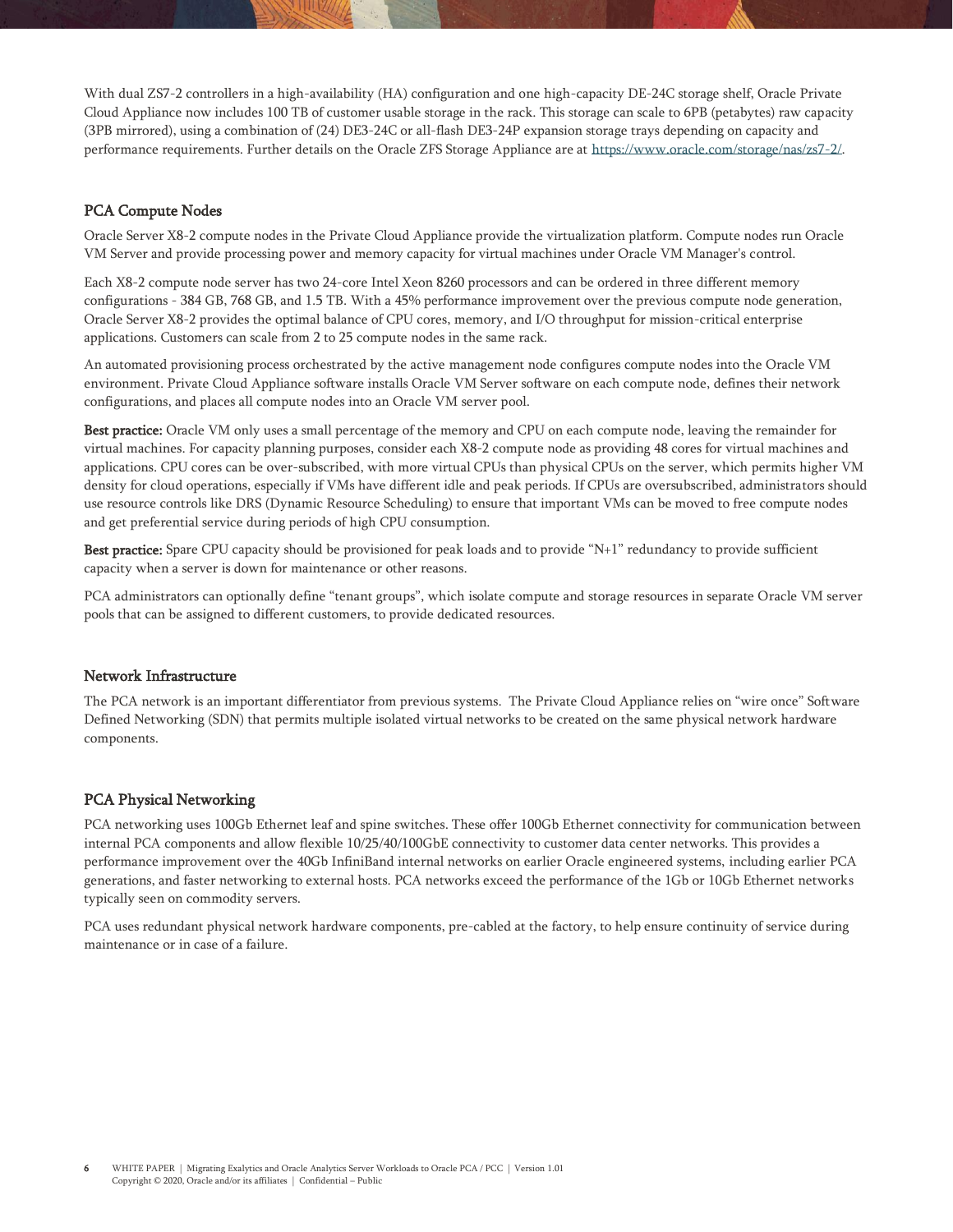#### Network Connectivity

The Private Cloud Appliance provides external network access for connectivity to a datacenter's networks. The PCA connects to the datacenter network via a pair of next-level switches, also referred to spine switches. These switches connect redundantly to the customer's ToR (Top of Rack) switches. This provides resiliency against a single point of failure. Software Defined Networks (SDN) based on the physical network devices connect virtual machines to networks, storage and other virtual machines, maintaining the traffic separation traditionally provided by hard-wired connections. Optional custom external networks further isolate traffic and maximize bandwidth.

The PCA uses private, "internal" networks that are not exposed to the customer's datacenter network. This provides isolation, security, and the ability to use pre-defined IP address ranges for each networked component without conflict with existing datacenter network addresses. PCA uses internal networks for appliance management, storage access, and inter-VM communication. Every PCA rack component has a predefined IP address. Oracle storage, management and compute nodes have a second IP address for Oracle Integrated Lights Out Manager (ILOM) connectivity.

Compute nodes connect to the internal networks and to the customer datacenter networks. Oracle VM Server on each compute node communicates over Private Cloud Appliance internal networks for management, storage, heartbeat and live migration. By default, compute nodes do not have IP addresses on the customer datacenter network, which increases their isolation and reduces attack surface.

For an in-depth guide on PCA X8's custom networks and many other networking topics, a PCA and PCC Networking Guide is now available. This guide should be reviewed prior to any PCA X8 deployment, or if changes to networking are being contemplated. The PCA and PCC Networking Guide is published here: [https://www.oracle.com/a/tech/docs/networking-the-oracle-pca-and-pcc.pdf.](https://www.oracle.com/a/tech/docs/networking-the-oracle-pca-and-pcc.pdf) 

#### Virtual Machine Networking

Guest virtual machines access the customer datacenter network using an Oracle VM network named "default\_external", An additional virtual machine network named "default\_internal" is internal to the Private Cloud Appliance and used for private network traffic between virtual machines. In previous PCA versions, the corresponding networks were named vm\_public\_vlan and vm private. These networks are pre-defined in Oracle VM Manager with the "Virtual Machine" function (also called a "channel") indicating they are used for guest VM TCP/IP traffic and not cluster management, storage, or live migration. This ensures that guest VMs do not see infrastructure network traffic.

PCA administrators can define VLANs based on the interfaces used for these networks, to comply with a datacenter's network standards and to permit traffic isolation. For example, a datacenter standard might require VM traffic be on VLANs 100 to 150, and an administrator would define separate networks with those VLAN tags. Private VLANs can also be built to isolate traffic between different virtual machines. Virtual machines do not have to be configured to use VLANs – the use of VLANs is transparent to the virtual machine. This makes it easy to clone VMs or move them to different VLAN networks without having to change the virtual machines' internal VLAN configuration.

Best Practice: Application clusters such as WebLogic, Coherence, Kubernetes, and Oracle Real Application Clusters (RAC) benefit from PCA's internal VM networks, which provide high-performance, low-latency networking. Perform network traffic between members of an application cluster over a virtual network device based on default\_internal. That is faster than sending inter-VM traffic to datacenter switches and provides better performance and isolation. This is ideal for Coherence and Java application servers like WebLogic, which have high rates of message traffic and depend on fast message delivery. This offers an improvement over the 40Gb networks available on Exalytics.

Best Practice: If there are several application clusters, define VLAN-based internal virtual machine networks for each application based on the bond used for default\_internal. That provides fast, low latency communication between members of an application cluster and insulates them from IP address collision or data leakage. You can have multiple independent application clusters without having to coordinate their IP address assignments or host names.

The result is that the PCA infrastructure stack replaces the Exalytics infrastructure stack.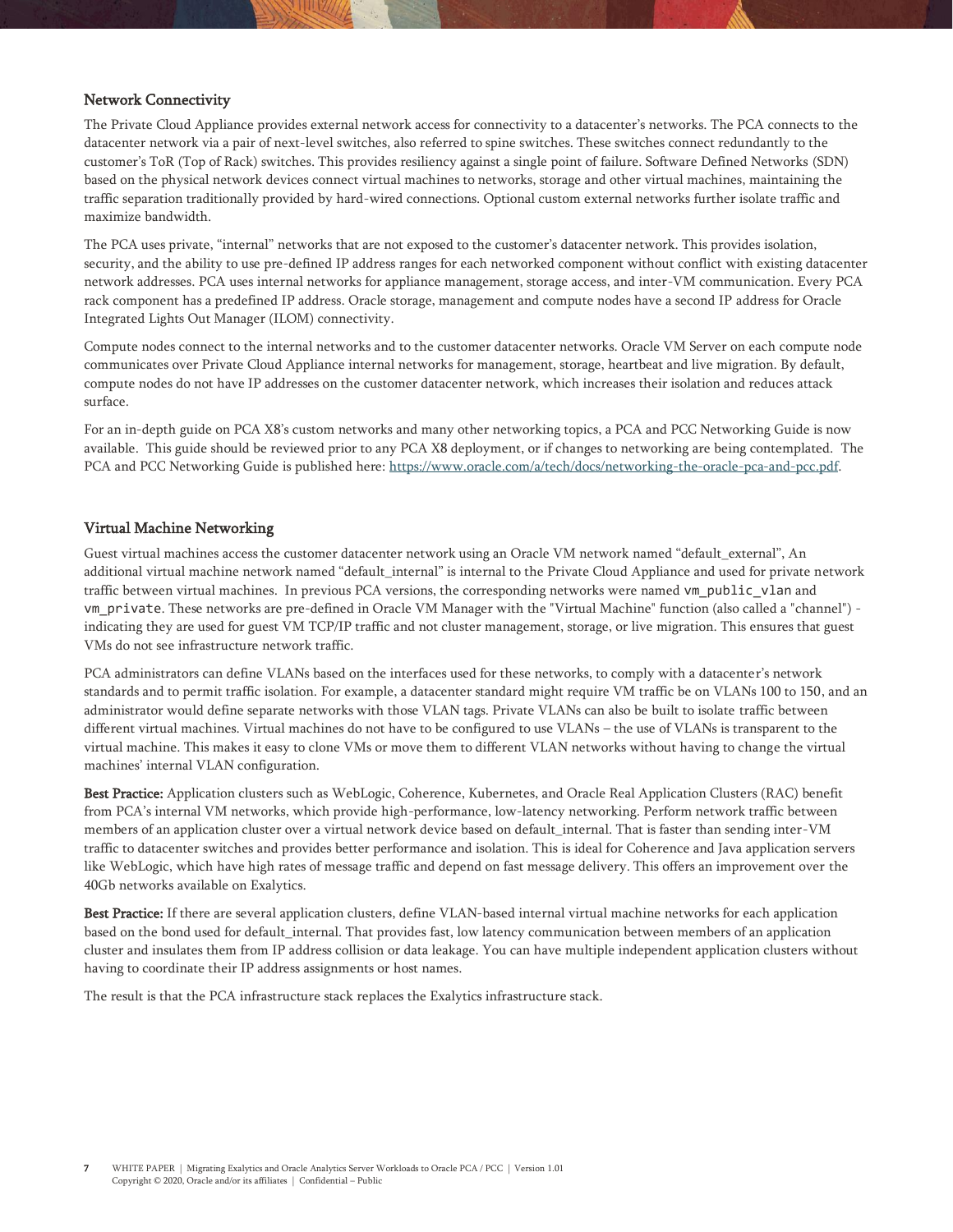## <span id="page-7-0"></span>MIGRATING ANALYTIC APPLICATIONS FROM EXALYTICS TO PCA

There are two approaches to migrating analytic applications from Exalytics to PCA: fresh OS install and "lift and shift", described later in this document. The result is that the Exalytics infrastructure stack is replaced by the PCA infrastructure stack.

#### Figure 1 - Exalytics Stack



#### Figure 2 - PCA infrastructure stack with Oracle VM and Enterprise Manager



In general, Exalytics applications can be migrated without changes to the VM. Customers should however consider the following general comparisons between the environments when planning migrations and evaluate whether they want to create a new environment that matches the old one as much as possible, or use the migration as an opportunity for an application and OS technical refresh as well as a hardware refresh. These considerations apply:

- The migration will change the underlying compute infrastructure used by applications.
- Access to external systems via HTTP and T3 protocol is supported, including access to databases, and Oracle RAC clusters running in Oracle Exadata systems. SDP protocols are not supported on Oracle Private Cloud Appliance, so any existing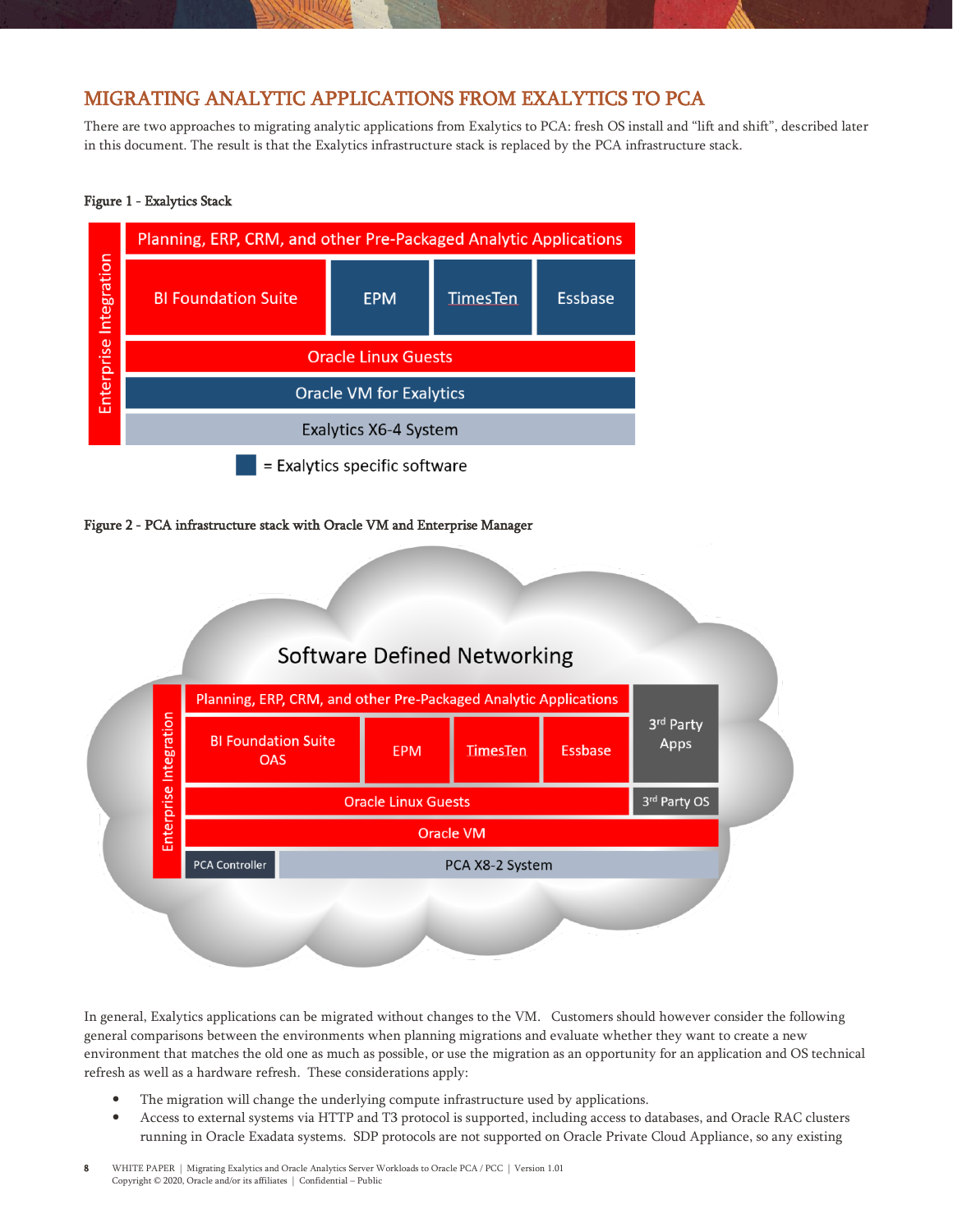usage of SDP within domains running on Oracle Exalytics systems must be removed. That is consistent with current recommendations for applications running on Exalytics. Note that the use of SDP would only be a consideration on Exalytics systems that were given an exception for use of InfiniBand by Exalytics Product Managers.

- For more information on Oracle Exalytics Software licenses, consult the Licensing Information User Manual at [https://docs.oracle.com/cd/E41246\\_01/bip.1/e47816/toc.htm.](https://docs.oracle.com/cd/E41246_01/bip.1/e47816/toc.htm)
- If deploying to Kubernetes, see the white paper "Oracle WebLogic Server on Oracle Private Cloud Appliance and Kubernetes" at [https://www.oracle.com/a/ocom/docs/engineered-systems/oracle-webLogic-server-on-pca.pdf.](https://www.oracle.com/a/ocom/docs/engineered-systems/oracle-webLogic-server-on-pca.pdf)

## <span id="page-8-0"></span>Fresh OS Install Methodology

This method deploys new virtual machines running OAS/OBIEE, Essbase, EPM, or other application software, and then the application data (scripts, tools, etc.) is migrated from current instances. This also applies to applications currently running on commodity servers.

The advantage of this approach is that it is a software technology refresh to complement the hardware technology refresh. The administrator would download the latest Oracle Linux OS and application versions from Oracle Software Delivery Network at [https://edelivery.oracle.com](https://edelivery.oracle.com/) and copy the applications onto it.

This methodology also provides the opportunity to modernize applications by installing them inside Docker containers and using Kubernetes. This represents the modern trend for how application systems are delivered, and is fully supported on the PCA.

Although this preferred method brings the software stack fully up to date, this may require additional analysis of the current environment to capture the current system's contents.

Customers will therefore often prefer to move application environments to new hardware with as few changes as possible, as described in the next section.

## <span id="page-8-1"></span>Migrating to PCA with "Lift and Shift" Methodology

This paper focuses on a method often described as "lift and shift", which moves existing environments to PCA with as few changes as possible. This section describes how to download existing physical or virtual machines on Exalytics, then upload and transform them to operate on PCA.

#### STEP 1: Collect configuration from running system

First, collect userids and passwords to permit logging into the current OS instance. While logged in, collect network and disk mount details by issuing commands "ifconfig –a" and "df –h". Note details of any NFS shares or naming service (NIS, LDAP) in use, since they will be needed after the image is implemented on PCA. If those services were private to the Exalytics, they would need to be replaced by services available to the PCA, potentially in virtual machines.

#### STEP 2: Obtain OS Image

The next step is to copy the OS images and descriptive information from the current Exalytics system.

#### Physical OS images

Use the Oracle VM Physical to Virtual (p2v) utility to create an uploadable VM image from a physical OS instance. The utility is described in the Oracle VM Administrator's Guide for Release 3.4 at [https://docs.oracle.com/cd/E64076\\_01/E64083/html/vmadm](https://docs.oracle.com/cd/E64076_01/E64083/html/vmadm-ptov-intro.html)[ptov-intro.html.](https://docs.oracle.com/cd/E64076_01/E64083/html/vmadm-ptov-intro.html)

Cleanly shut down the OS instance. Then boot the Oracle VM install CD or ISO image on the physical server and enter 'p2v' at the first boot prompt. The utility will start up and present a panel asking the administrator which disks to include in the VM image. Select all of them unless you know there are unused disks in the physical machine.

The P2V utility will prompt for network information, and will present a screen requesting details about the new VM, as shown in Figure 3.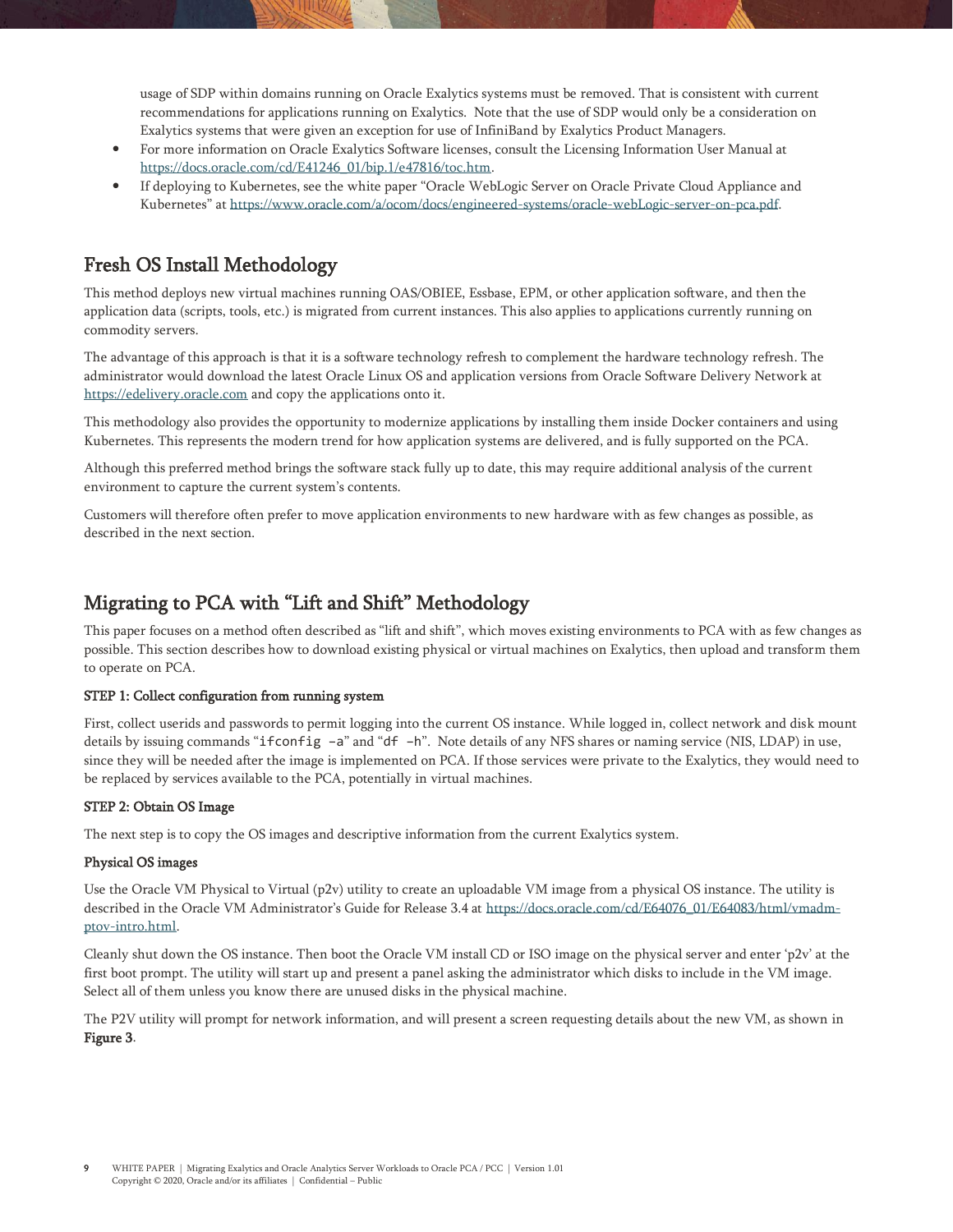#### Figure 3 - Virtual Machine Parameters

| Other parameters for UM                                                                                                                                   |
|-----------------------------------------------------------------------------------------------------------------------------------------------------------|
| myOELGuest___<br>UM name:<br>UM Memory (in MB):<br>1024 - 1024<br><b>Virtual CPUs:</b><br>Console Password:<br>******<br>Confirm console password: ****** |
| <b>BACK</b><br><b>CANCEL</b><br>0K                                                                                                                        |
| <tab>/<alt-tab> between elements {<br/><space> selects : <f12> next screen</f12></space></alt-tab></tab>                                                  |

P2V will then display the network address of a web server it creates. Point a web browser to the IP address to download the vm.cfg file and disk image ".img" files that will comprise the VM. When that is complete, continue with Step 2 below, to upload the VM image into the Private Cloud Appliance.

#### Virtual OS images

When obtaining a virtual Exalytics image, start by logging into Oracle VM Manager that serves the Exalytics machine. Obtain the virtual machine details from the VM's vm.cfg file, and locate the VM's disk images that are described there.

Next, from the Oracle VM Manager user interface, collect the VM descriptive information, as shown in Figure 4 and the text in Example 1 below. This includes the VM name, shape (number of virtual CPUs, memory size), disk and network devices.

Figure 4 - Virtual machine details on the OVM Server managing Exalytics

| Status<br>Name<br>$\triangle$                                                                                                        | Tag(s)            | Event Severity Server            |                    | Max. Memory (MB) Memory (MB)                                                                                          |             | Max. Processors Processors Keymap                     |             |       | Operating System |
|--------------------------------------------------------------------------------------------------------------------------------------|-------------------|----------------------------------|--------------------|-----------------------------------------------------------------------------------------------------------------------|-------------|-------------------------------------------------------|-------------|-------|------------------|
| exalyticsvm01<br>Running                                                                                                             |                   | Informational                    | x6-4cap-h004.u     | 102400                                                                                                                | 102400      | 10                                                    | 10          | en-us | Oracle Linux 6   |
| <b>d</b> Configuration                                                                                                               | <b>+ Networks</b> | <b>C</b> Disks                   |                    |                                                                                                                       |             |                                                       |             |       |                  |
| Name:                                                                                                                                | exalyticsym01     |                                  | Max. Memory (MB):  | 102400                                                                                                                | Huge Pages: |                                                       | <b>No</b>   |       |                  |
| Status:                                                                                                                              | Running           |                                  | Memory (MB):       | 102400                                                                                                                |             | Repository for Configuration File: exalytics nonflash |             |       |                  |
| Operating System:                                                                                                                    | Oracle Linux 6    |                                  | Priority:          | 50                                                                                                                    | Boot Order: |                                                       | <b>Disk</b> |       |                  |
| Keymap:                                                                                                                              | en-us             |                                  | Mouse Type:        | <b>USB TABLET</b>                                                                                                     |             | Network Boot Path:                                    |             |       |                  |
| Max Processors:                                                                                                                      | 10                |                                  | Domain Type:       | Xen HVM PV Drivers                                                                                                    |             | Restart Action On Crash:                              | Restart     |       |                  |
| Processors:                                                                                                                          | 10                |                                  | Start Policy:      | Use Pool Policy                                                                                                       |             |                                                       |             |       |                  |
| Processor Cap:                                                                                                                       | 100               |                                  | High Availability: | <b>No</b>                                                                                                             |             |                                                       |             |       |                  |
| ID:                                                                                                                                  |                   | 0004fb0000060000f0de95282b2382bd |                    |                                                                                                                       |             |                                                       |             |       |                  |
| Origin:                                                                                                                              |                   |                                  |                    |                                                                                                                       |             |                                                       |             |       |                  |
| Description:                                                                                                                         |                   |                                  |                    | Import URLs: [http://zs3-2cap-2018.us.osc.oracle.com/shares/export/images/Exalytics_EL6_VMTemplate_2.2.0.0.0.el6.tgz] |             |                                                       |             |       |                  |
| Config File Absolute Path: /dev/mapper/3600605b00bb80d2025b0e3103e6733de/VirtualMachines/0004fb0000060000f0de95282b2382bd/vm.cfg     |                   |                                  |                    |                                                                                                                       |             |                                                       |             |       |                  |
| Config File Mounted Path: /OVS/Repositories/0004fb000003000071eaae55c0063261/VirtualMachines/0004fb0000060000f0de95282b2382bd/vm.cfg |                   |                                  |                    |                                                                                                                       |             |                                                       |             |       |                  |

Figure 4 shows the vm.cfg location under "Config File Mounted Path". In OVM, the vm.cfg file is usually located on Oracle VM Server at the /OVS/Repositories/<Repository GUID>/VirtualMachine/<Virtual Machine GUID>/vm.cfg location. Log into one of the Exalytics compute nodes and display its contents by moving to the directory specified and using the cat command to show the contents of vm.cfg. Note the highlighted lines, which describe the virtual disk and network configurations and Exalyticsspecific details. The example shows the VM with the name "exalyticsvm01", a single Ethernet virtual NIC, 102GB of RAM, 10 virtual CPUs, and a single virtual disk.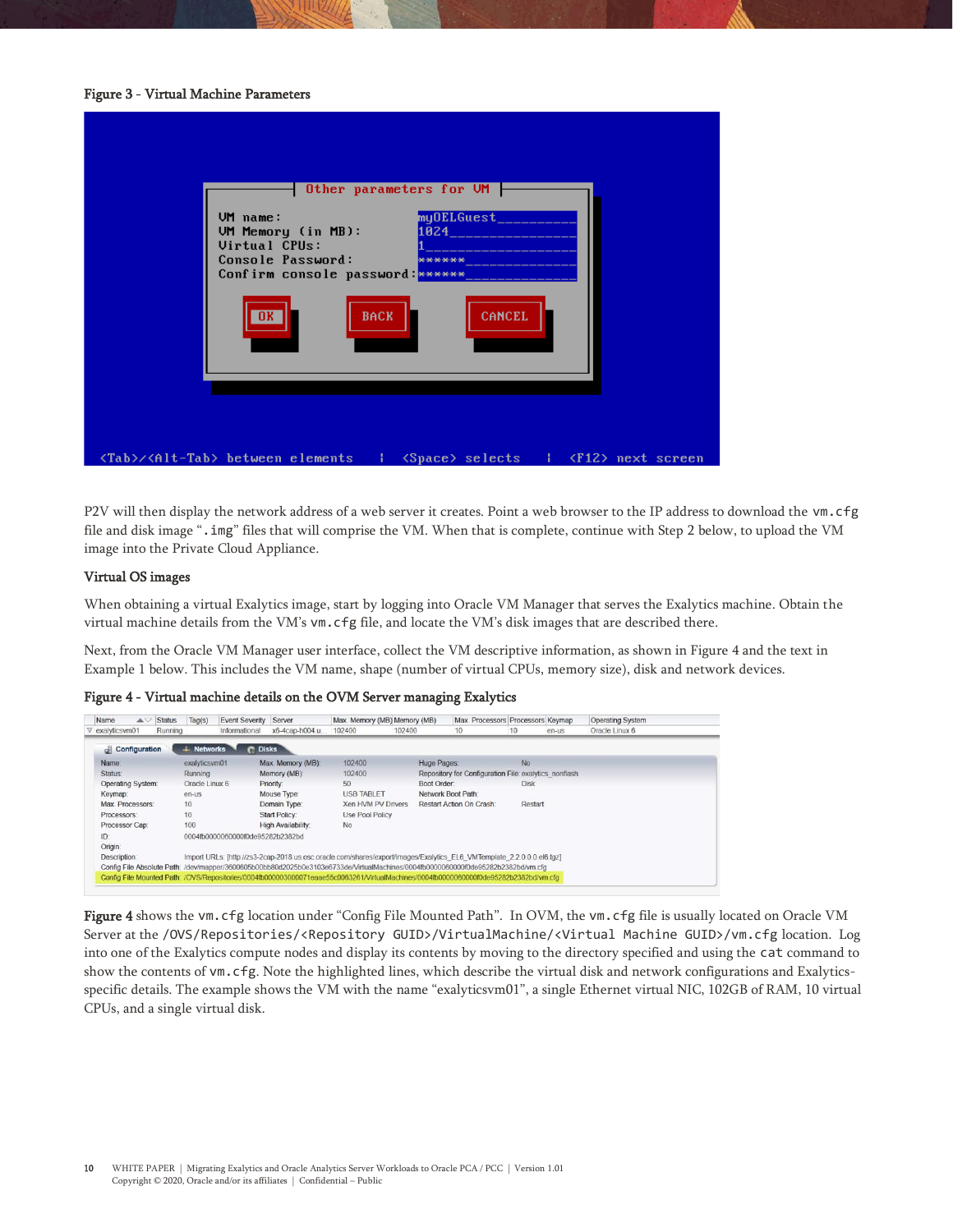#### Example 1 - Sample VM description file (vm.cfg) for a VM on Exalytics

```
[root@x6-4cap-h004 0004fb0000060000f0de95282b2382bd]# cat vm.cfg
vif = ['mac=00:21:f6:3c:55:e9,bridge=0a888400']
OVM_simple_name = 'exalyticsvm01'
vnclisten = '127.0.0.1'
vncconsole = 1
cpuid = ['1:edx=xxxxxxxxxxxxxxxxxxx0xxxxxxxxxxxx']
serial = 'pty'disk = ['file:/OVS/Repositories/0004fb000003000071eaae55c0063261/VirtualDisks/
0004fb000012000066efcc259120eddb.img,xvda,w', 'phy:/dev/disk/by-id/nvme-CVMD512100NE1P6NGN-
part1,xvdb,w']
vncunused = 1
uuid = '0004fb00-0006-0000-f0de-95282b2382bd'
on_reboot = 'restart'
boot = ^{\prime} c'
cpu\_weight = 27500pae = 1memory = 102400
cpu\_cap = 0maxvcpus = 10OVM high availability = False
acpi = 1timer mode = 2on_poweroff = 'destroy'
vnc = 1OVM_description = 'Import URLs: [http://zs3-2cap-
2018.us.osc.oracle.com/shares/export/images/Exalytics_EL6_VMTemplate_2.2.0.0.0.el6.tgz]'
OVM_os_type = 'Oracle Linux 6'
on_crash = 'restart'
apic = 1guest_os_type = 'linux'
name = '0004fb0000060000f0de95282b2382bd'
usbdevice = 'tablet'
device_model = '/usr/lib/xen/bin/qemu-dm'
builder = 'hvm'
vcpus = 10keymap = 'en-us'
OVM_cpu_compat_group = ''
OVM domain type = 'xen hvm pv'
```
Note the lines that describe the VM's network ("vif="), virtual disks ("disks="), CPU configuration, and OVM domain type.

Stop the VM to ensure stable disk contents, then use scp or rsync to copy disk image files listed in the "disk =" line to a host that has a web server and is on a network reachable from PCA. If you don't have a web server, select a system that hosts Python, open a terminal window, 'cd' to the directory used for the copied VM disk ".img" files and issue the command "python SimpleHttpServer 8000" as shown in Example 2 below. That creates a web server you can use in the import step. Port 8000 is used arbitrarily in this example since it is unlikely to be in use. If that port number is in use, you will see an error message that says, "Address already in use". Just pick another port number and adjust the import URL accordingly.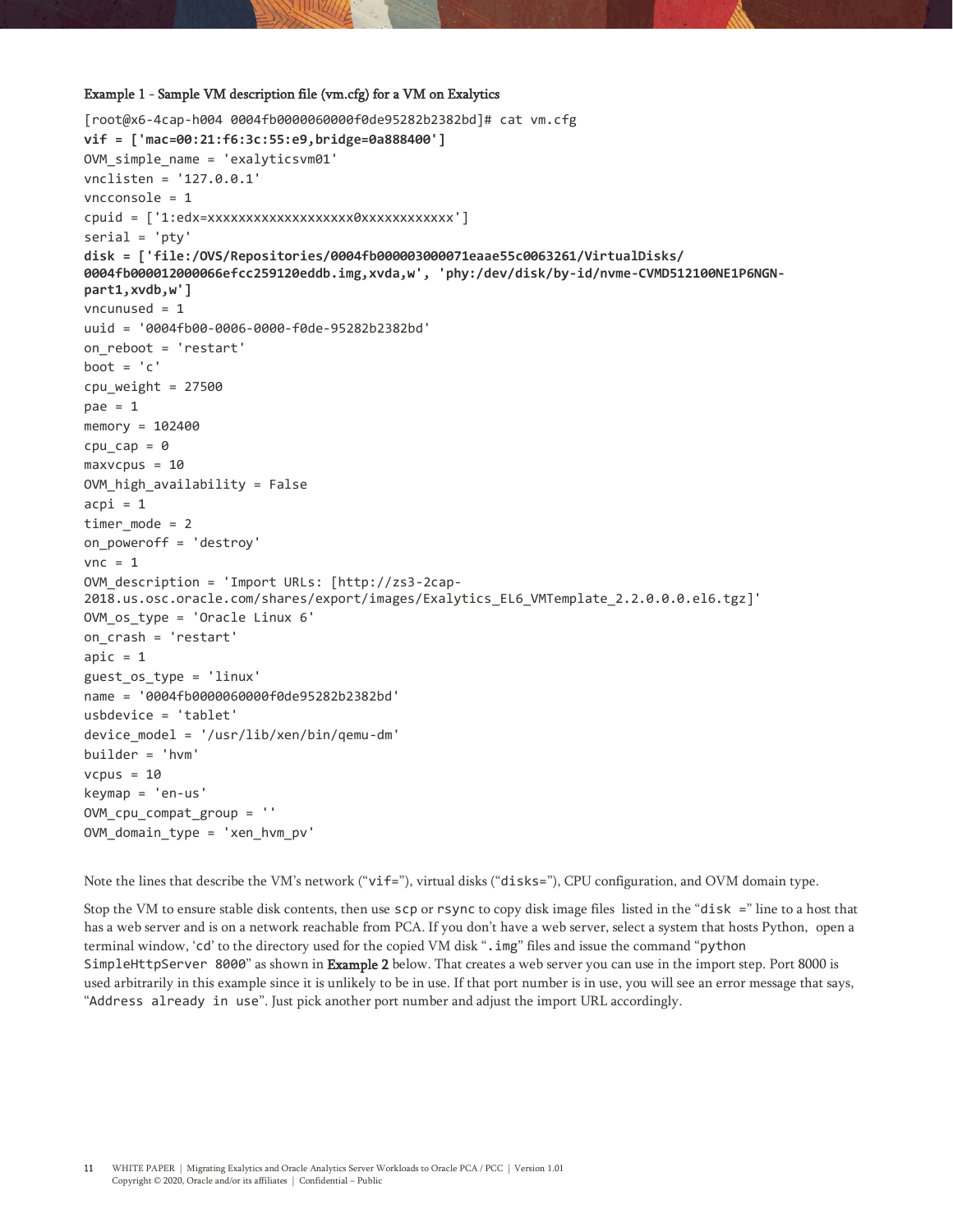#### Example 2 - Using Python for an impromptu web server

```
$ ls vm.cfg *img
0004fb000012000066efcc259120eddb.img vm.cfg
$ python -m SimpleHTTPServer 8000
Serving HTTP on 0.0.0.0 port 8000 ...
10.80.108.245 - - [26/Dec/2019 12:39:57] "GET 0004fb000012000066efcc259120eddb.img HTTP/1.0" 200
10.80.108.245 - - [26/Dec/2019 12:51:38] "GET /vm.cfg HTTP/1.0" 200 -
```
#### STEP 3: Upload Exalytics Virtual Machine into PCA

There are several ways to upload the Exalytics VM image into PCA. One way is to upload it as a template, which can be cloned to make multiple VMs.

NOTE: InfiniBand was only fully supported on Exalytics bare metal installations. Installations that were virtualized with OVM never fully supported InfiniBand due to the version of OVM (3.2.9) that shipped with Exalytics. There were some exceptions requested, however, the vast majority of virtualized Exalytics installations will not have InfiniBand interfaces presented to VMs.

The first step in preparing the vm.cfg is to remove Exalytics-specific details from the file. Copy the vm.cfg to the same directory as the VM disk image files. Then use an ASCII text editor to edit the file to remove the "vif" line in vm.cfg (noted above) because it describes a network on Exalytics, not on the PCA. If the "vif" line is not removed, there will simply be an "undefined" network in Oracle VM Manager, which can be removed after import.

After the files have been edited, saved, and put in a directory presented by the web server, next log into Oracle VM Manager on the PCA. Click on the Repositories tab, expand the desired target repository (typically Rack1-Repository) and click on "VM Templates". Then click on the "Import" icon and fill in details for the configuration and images files in the pop-up box, as shown in **Figure 5**.

#### Figure 5 - Import VM image as a Template

| Import VM Template | Import VM Template to Repository: Rack1-Repository                                                                       | To import a multi-file VM template, enter each template<br>component URL on a new line. All URLs provided must<br>be associated with the same VM template. The<br>following URL protocols are supported: http, https, and<br>ftp. |  |  |  |
|--------------------|--------------------------------------------------------------------------------------------------------------------------|-----------------------------------------------------------------------------------------------------------------------------------------------------------------------------------------------------------------------------------|--|--|--|
| Proxy:             | * VM Template URLs: http://10.80.154.43:8000/vm.cfg<br>http://10.80.154.43:8000<br>/0004fb000012000066efcc259120eddb.img |                                                                                                                                                                                                                                   |  |  |  |
|                    | Cancel                                                                                                                   | OK                                                                                                                                                                                                                                |  |  |  |

This uploads the files named in the pop-up box. When this job completes, you will have a VM template you can use as the basis for creating VMs, shown in Figure 6.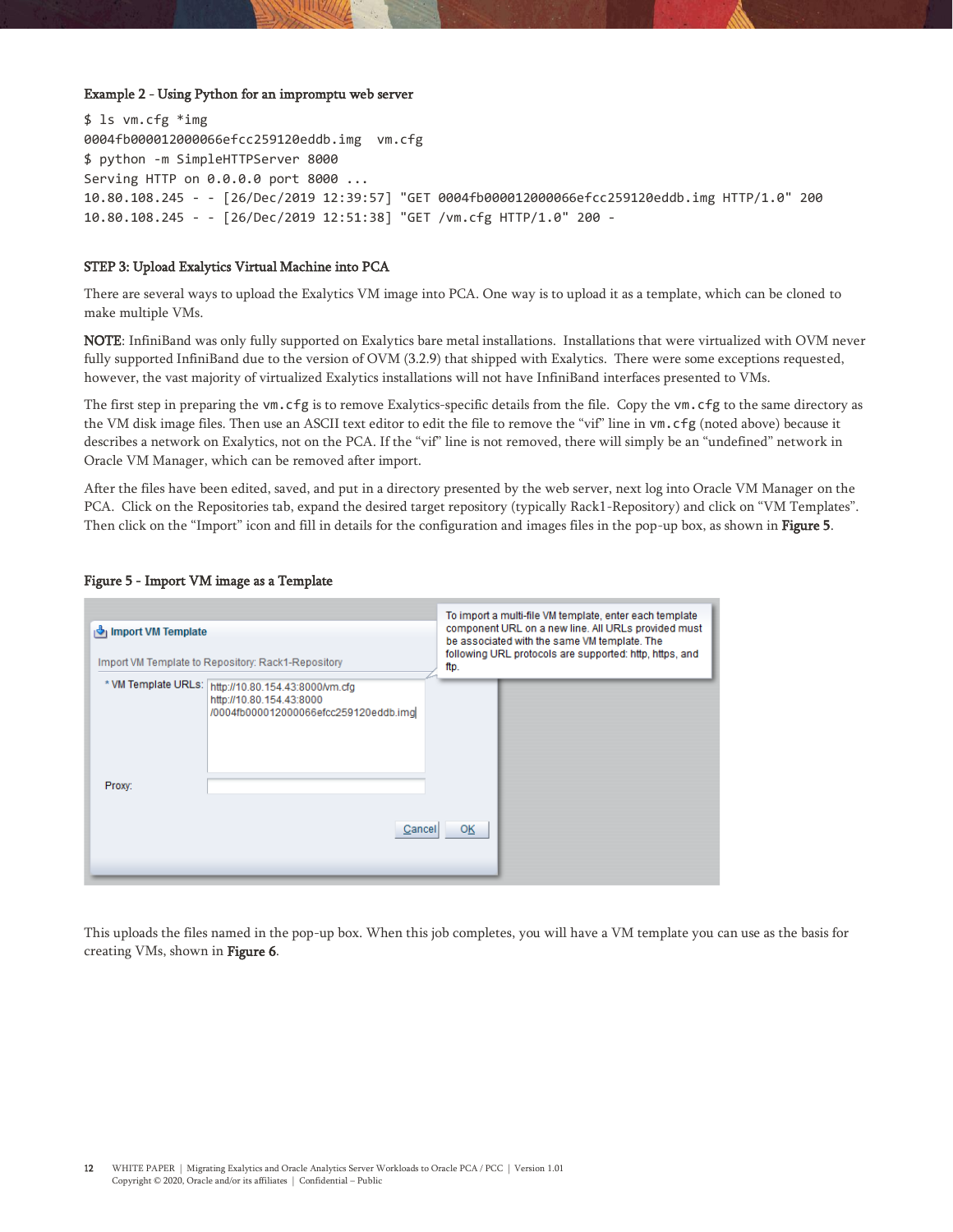#### Figure 6 - Imported Template

| Name                    |                          | Domain Type<br>$\blacktriangle \triangledown$                                                                                 | Max. Memory (MB) |             | Memory (MB)                      | Max. Processors | Processors | <b>Operating System</b> | Description         |
|-------------------------|--------------------------|-------------------------------------------------------------------------------------------------------------------------------|------------------|-------------|----------------------------------|-----------------|------------|-------------------------|---------------------|
| $\sqrt{E}$ EL1 base     |                          | Xen HVM                                                                                                                       | 16384            |             | 16384                            | 4               |            | Oracle Linux 6          | Import URLs: [http: |
| <b>E</b> Configuration  | $\frac{1}{2}$ . Networks | <b>C</b> Disks                                                                                                                |                  |             |                                  |                 |            |                         |                     |
| Name:                   | EL1 base                 | Processor Cap:                                                                                                                | 100              | Boot Order: |                                  |                 |            |                         |                     |
| Operating System:       | Oracle Linux             | Priority:                                                                                                                     | 50               |             | Network Boot Path:               |                 |            |                         |                     |
|                         | ь                        | Mouse Type:                                                                                                                   | OS Default       |             | Restart Action On Crash: Restart |                 |            |                         |                     |
| Max. Processors:        | 4                        | Domain Type:                                                                                                                  | Xen HVM          |             |                                  |                 |            |                         |                     |
| Processors:             | 4                        | High Availability:                                                                                                            | No               |             |                                  |                 |            |                         |                     |
| Max. Memory (MB): 16384 |                          | Huge Pages:                                                                                                                   | No               |             |                                  |                 |            |                         |                     |
| Memory (MB):            | 16384                    |                                                                                                                               |                  |             |                                  |                 |            |                         |                     |
| ID:                     |                          | 0004fb0000140000cf16142207d65f42                                                                                              |                  |             |                                  |                 |            |                         |                     |
| Origin:                 |                          | [http://10.80.154.43:8000/vm.cfq, http://10.80.154.43:8000/0004fb0000120000b912f85b31cb3130.imq]                              |                  |             |                                  |                 |            |                         |                     |
| Description:            |                          | Import URLs: [http://10.80.154.43:8000/vm.cfg, http://10.80.154.43:8000/0004fb0000120000b912f85b31cb3130.imq]                 |                  |             |                                  |                 |            |                         |                     |
|                         |                          | Config File Absolute Path:/dev/mapper/3600144f0b05faf8f00005c5b790b0004/Templates/0004fb0000140000cf16142207d65f42/vm.cfg     |                  |             |                                  |                 |            |                         |                     |
|                         |                          | Confin File Mounted Path: /OVS/Repositories/0004fb000003000092a534c71b3b5446/Templates/0004fb0000140000cf16142207d65f42Am.cfn |                  |             |                                  |                 |            |                         |                     |

Edit the template using the Oracle VM user interface to match the source configuration, in particular the network names. The convention used in this paper is that the first virtual network interface is used for external networks, and the second virtual network will be used for private, inter-VM communication. Figure 7 shows the "edit template" popup dialogue from Oracle VM Manager

#### Figure 7 - Pop-up dialogue to select networks for template

| <b>Disks</b><br><b>Networks</b><br>Configuration                                                          | <b>Boot Order</b>                                                                                                                         |
|-----------------------------------------------------------------------------------------------------------|-------------------------------------------------------------------------------------------------------------------------------------------|
| Available Ethernet Networks:                                                                              | Selected Ethernet Networks:                                                                                                               |
| default internal<br>external 508<br>PVI 100<br>vm_internal_storage<br>vm public vlan 100<br>vm private 70 | default external<br>vm internal vlan 101<br>$\mathcal{D}$<br>$\overline{\triangle}$<br>≫<br>Δ<br>$\triangledown$<br><br>$\overline{\vee}$ |

The resulting template can now be cloned to create new virtual machines. See the Oracle VM Administrator's Guide at [https://docs.oracle.com/cd/E64076\\_01/E64083/html/index.html](https://docs.oracle.com/cd/E64076_01/E64083/html/index.html) for information on cloning VMs.

An alternative method is to import the virtual disk images and then create new virtual machines that use them. In that case, use a similar import step to upload the disk images, then go to the "Servers and VMs" tab, select the desired server pool (typically Rack1\_ServerPool) and click on the "Create VM" icon. In the dialogue there, use the same VM shape (number of CPUs, memory size) and networks as in the original VM, and select the just-uploaded virtual disk images.

A useful method that applies to both alternatives is to add an Oracle Linux boot CD ROM ISO image to the virtual machine, and boot into it to perform the transformation step below. Edit the VM, move to the Disks tab and add a CDROM ISO image as shown in Figure 8. Use the Boot Order tab to make CD/DVD the first boot device. It may be more convenient to create a utility VM running Oracle Linux, and temporarily add the imported Exalytics VM's disks to it: add the disks to the utility VM. Then you would mount the imported VM's disks by hand (for example, assuming the imported boot disk is the utility VM's second disk: mkdir /mnt/sysimage ; mount /dev/xvdb1/ /mnt/sysimage).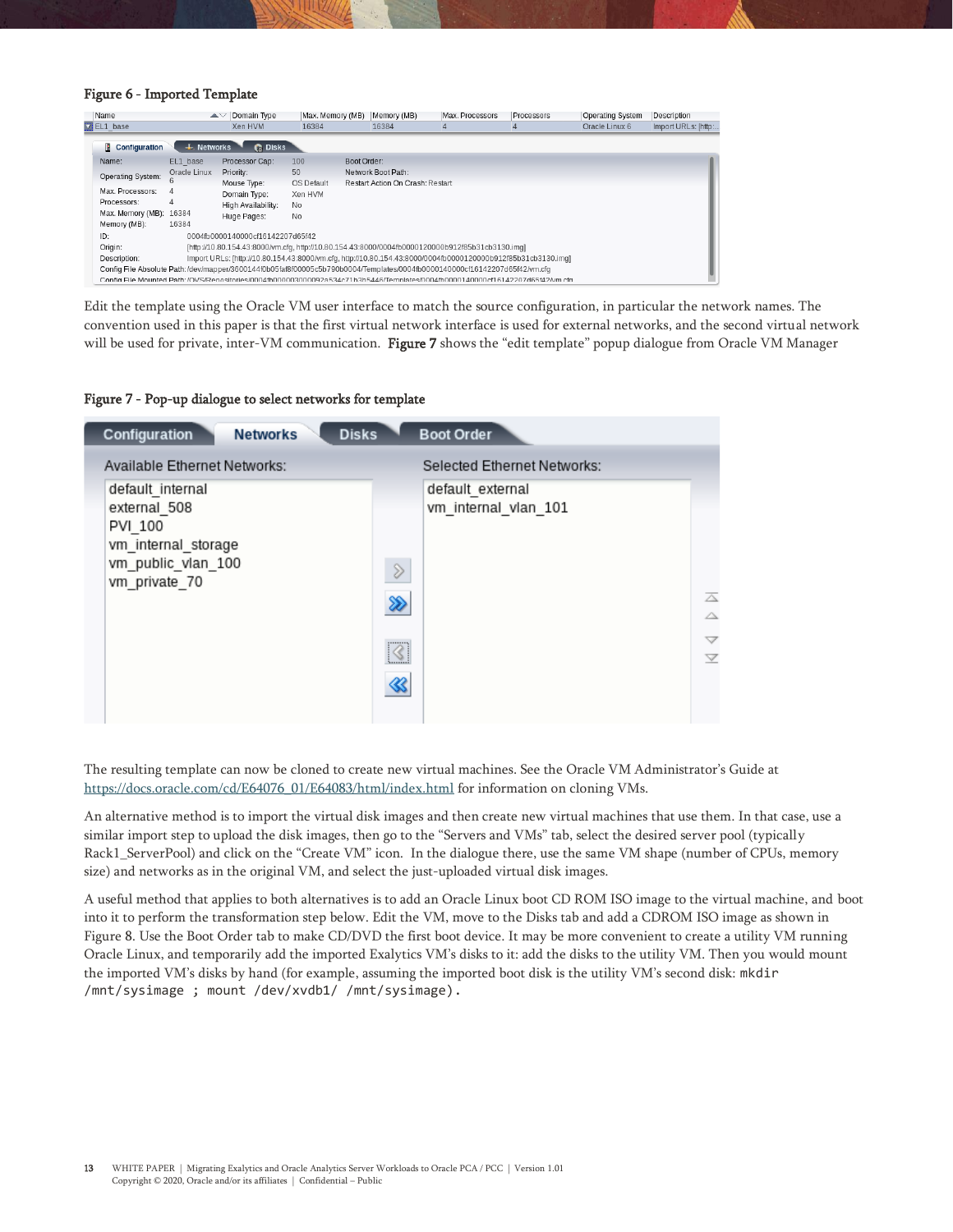#### Figure 8 - Disk tab showing CD-ROM image

| Slot | Disk Type    |                         | Name                                     | Size (GiB) | Actions |           |  |  |
|------|--------------|-------------------------|------------------------------------------|------------|---------|-----------|--|--|
| 0    | CD/DVD       | 케                       | OracleLinux-R6-U10-Server-x86_64-dv 3.79 |            |         | $\sim$ 6  |  |  |
| 1    | Virtual Disk | 킈                       | EL1 base-boot-80g                        | 80.0       |         | $9 + 7 x$ |  |  |
| 2    | Empty        | 킈                       |                                          |            |         |           |  |  |
| 3    | Empty        | 비                       |                                          |            |         |           |  |  |
| 4    | Empty        | 킈                       |                                          |            |         |           |  |  |
| 5    | Empty        | 킈                       |                                          |            |         |           |  |  |
| 6    | Empty        | 킈                       |                                          |            |         |           |  |  |
| 7    | Empty        | 킈                       |                                          |            |         |           |  |  |
| 8    | Empty        | 킈                       |                                          |            |         |           |  |  |
| 9    | Empty        | 킈                       |                                          |            |         |           |  |  |
| 10   | Empty        | 킈                       |                                          |            |         |           |  |  |
| 11   | Empty        | 킈                       |                                          |            |         |           |  |  |
| 12   | Empty        | 킈                       |                                          |            |         |           |  |  |
| 13   | Empty        | 킈                       |                                          |            |         |           |  |  |
| 14   | Empty        | 킈                       |                                          |            |         |           |  |  |
| 15   | Empty        | 킈                       |                                          |            |         |           |  |  |
| 16   | Emnty        | $\overline{\mathbf{t}}$ |                                          |            |         |           |  |  |

At this point, you have a VM that corresponds to the VM on Exalytics.

#### STEP 4: Configure VM Networks

Bring up the virtual machine and configure virtual networks to your datacenter standards, creating /etc/sysconfig/networkscripts/ifcfg-eth\* files to bring up the VM's public and private networks. They should be different from the Exalytics VMs to permit parallel testing.

If WebLogic is in use in OBIEE, connect to the WLS console, and turn off any Exalytics enhancements4, in particular Socket Direct Protocol (SDP). Disabling SDP is a current best practice for Exalytics, and is not supported for PCA.

When Exalytics VMs are identical other than hostname and IP address, you can stop the VM and clone it for additional members of the application cluster. Boot each VM up in turn to change its hostname and address to make them unique.

When this is finished, the migration process is complete and testing of the new PCA/PCC environment can begin.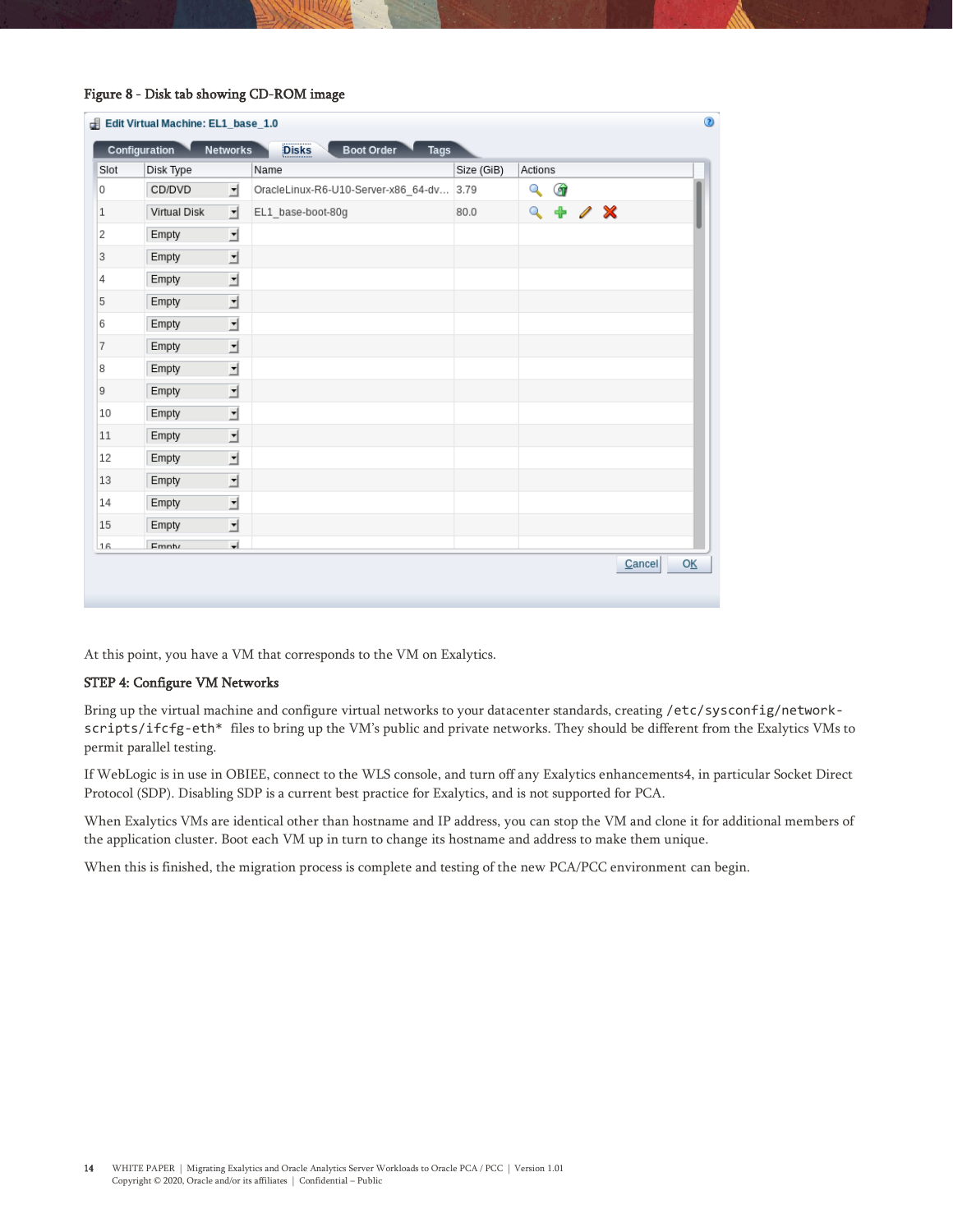## <span id="page-14-0"></span>BEST PRACTICES FOR APPLICATIONS MIGRATED FROM EXALYTICS TO PCA

This section describes best practices for applications migrated from Exalytics. These recommendations also apply to applications migrated from other platforms, and completely new applications.

## <span id="page-14-1"></span>General

- Keep software levels up to date with current versions, to reduce security exposures and incorporate bug fixes. This is a general Best Practice, but sometimes omitted when moving an application to a new platform since there is often a goal to "change as little as possible". At the very least, current patch levels should be installed. For example, if Exalytics applications use Oracle Linux 6 virtual machines, update them to the most recent Oracle Linux 6 version if upgrading to a later release of Oracle Linux is not planned during migration.
- Use the Unbreakable Enterprise Kernel on Oracle Linux guests for best performance, and install the Oracle VM Guest Additions to improve operational flexibility. Guest Additions are described at [https://docs.oracle.com/cd/E64076\\_01/E64083/html/vmadm-guestadd.html.](https://docs.oracle.com/cd/E64076_01/E64083/html/vmadm-guestadd.html)
- Use PCA internal networks for inter-VM communication. This provides better performance and isolation. Use different VLANs for independent applications so they can operate without interference or the need to coordinate network design.
- Be aware of NUMA scenarios with BI applications. The best performance was seen when VM CPU and Memory were not extended past a single socket (48 cores in PCA X8). Up to a 15%, performance hit has been observed if more are used.
- Set HA attributes on key virtual machines. HA settings automatically bring the VMs up after an outage. Note that HA settings require that administrators stop virtual machines from Oracle VM Manager or Oracle Enterprise Manager rather than performing a VM shutdown from within the guest. That prevents a "false positive" in which Oracle VM considers a VM stop as an outage.
- Establish anti-affinity rules to ensure that virtual machines that comprise an application cluster are not on the same compute node. This prevents "Single Point of Failure" where a cluster member and its backup are on the same server and can be impacted by the same failure
- Consider oversubscribing virtual CPUs onto physical CPU resources if that is consistent with your service level requirements and the resource demands of your applications. This is very useful for increasing VM density on private clouds, but requires understanding application requirements and monitoring performance.
- If oversubscribing CPUs, use Oracle VM resource controls to ensure the most important virtual machines get sufficient CPU access.
- Provision sufficient physical capacity to support expected compute needs, and leave headroom to handle loss of capacity in case of outage or server maintenance.

## <span id="page-14-2"></span>Essbase

- The version of Essbase that ships with Exalytics (v11.1.2.4) is only certified for Oracle Linux 6. If later versions of Oracle Linux are planned, it is recommended to evaluate an upgrade to Essbase 20c when available.
- Essbase 20c will be the next on-prem version of Essbase that is released. Essbase 19c is only available in Oracle Cloud deployments.
- This is a good time to look at memory usage statistics in the existing Exalytics platform and resize accordingly if warranted.
- More information can be found in the Essbase 11.1.2.4 release notes, located here: [https://docs.oracle.com/cd/E61380\\_01/index.htm](https://docs.oracle.com/cd/E61380_01/index.htm)

## <span id="page-14-3"></span>TimesTen

- It is not recommended that customers migrate binaries for TimesTen. Instead, customers are advised to perform a new install on the PCA and simply move over the database configuration files.
- If the TimesTen database is just being used as an aggregate store then you could simply rebuild the aggregate store from the source data after migration.
- If you want to avoid that step, or if the TimesTen database is being used as more than just an aggregate store, then you can move the database across using the TimesTen ttMigrate utility.
- The customer will currently be running a TimesTen 11.2.2.x.y release; as part of the migration, you should consider moving the customer up to the most recent TimesTen 11.2.2 patch set (11.2.2.8.48) or even perhaps the latest major release (18.1.3.2.0).
- This would also be a good time for the customer to evaluate using the Oracle DB In-Memory option as an alternative to TimesTen.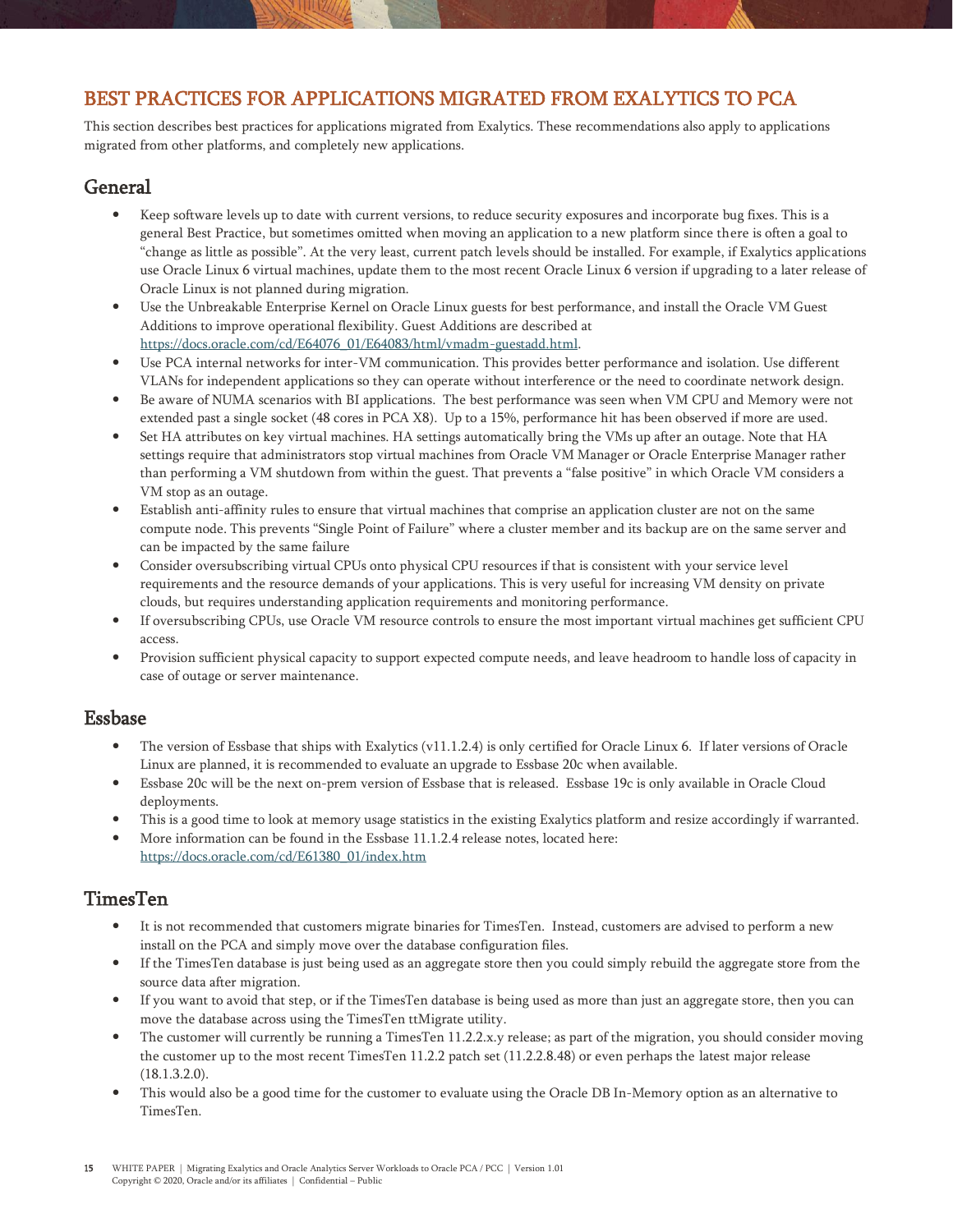## <span id="page-15-0"></span>OBIEE and OAS

- OBIEE has been retired, and customers should actively plan to move from OBIEE to OAS.
- If you plan on using the Fresh install methodology outlined in this paper, the installation guides for OAS can be found here: <https://docs.oracle.com/en/middleware/bi/analytics-server/install-config-oas/index.html>
- If you plan on using the "Lift and Shift" methodology outlined in this paper, instructions on how to upgrade OBIEE 11g to OAS can be found here: [https://docs.oracle.com/en/middleware/bi/analytics-server/migrate-upgrade-oas/upgrading-oracle](https://docs.oracle.com/en/middleware/bi/analytics-server/migrate-upgrade-oas/upgrading-oracle-business-intelligence-11g-release.html)[business-intelligence-11g-release.html](https://docs.oracle.com/en/middleware/bi/analytics-server/migrate-upgrade-oas/upgrading-oracle-business-intelligence-11g-release.html)
- For clarity in differentiating between the old OBIEE naming and the new OAS product please see this reference: [https://docs.oracle.com/en/middleware/bi/analytics-server/known-issues-oas/index.html#OASKB-GUID-CA33C05D-34F1-](https://docs.oracle.com/en/middleware/bi/analytics-server/known-issues-oas/index.html#OASKB-GUID-CA33C05D-34F1-40F2-8A4F-74C709770CC6) [40F2-8A4F-74C709770CC6](https://docs.oracle.com/en/middleware/bi/analytics-server/known-issues-oas/index.html#OASKB-GUID-CA33C05D-34F1-40F2-8A4F-74C709770CC6)

## <span id="page-15-1"></span>PERFORMANCE CONSIDERATIONS

Sizing PCA systems to replace Exalytics, or any system, depends on measuring the current system to understand its resources, and adjusting for changes in platform and expected growth. Regarding performance, Oracle has performed internal tests on an Essbase test suite that was originally developed to compare generational difference between Exalytics platforms. This test suite compared Exalytics X6-4 and its previous generations to PCA X8 and saw performance improvements of roughly 20%.



Figure 10 - Comparison of Benchmark Scores across Exalytics Generations vs PCA X8

This degree of improvement seen in Figure 10 may not occur on all migrations, but indicates that PCA works very well as a replacement for Exalytics. In these tests, the engineers used the "Fresh Install" method described above. Many existing customers and Oracle Partners have already moved from Exalytics and commodity servers to PCA and have shown excellent results. It is generally observed that:

- The performance increase from Exalytics X6 to PCA X8 can be attributed to two factors: a) increased network bandwidth, and b) increased performance between Oracle X6 and X8 server generations.
- The 100Gb Ethernet networks on PCA provide substantially higher performance than InfiniBand for applications with high network traffic between members of an application cluster.
- Applications with high message traffic to external hosts also benefit from the faster external connectivity PCA has to datacenter networks. PCA network connections can be 100, 40, 25 or 10Gb Ethernet, and can use LACP for load balancing. If throughput between Exalytics and other hosts was the gating factor for performance, PCA provides the opportunity for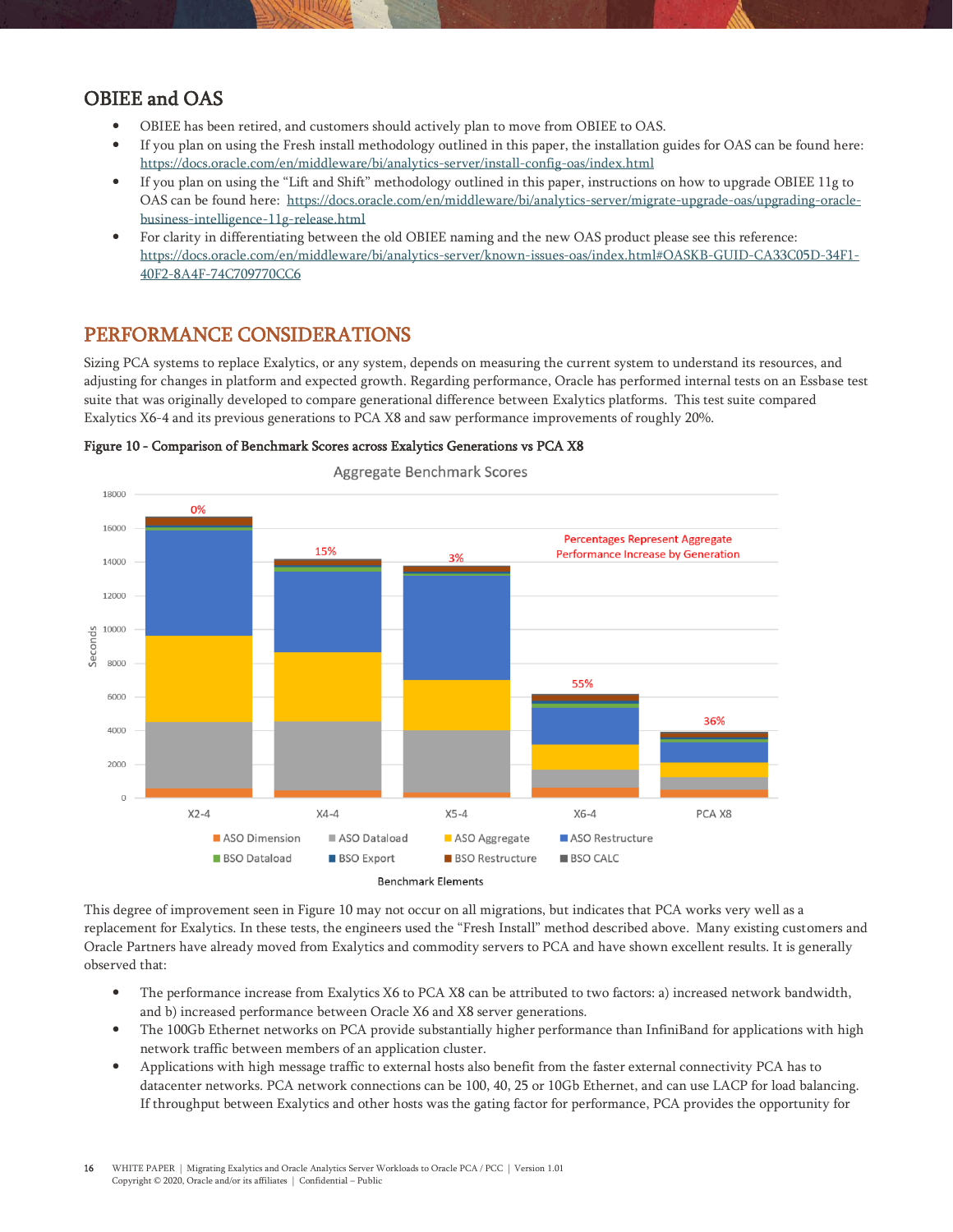much higher throughput. This includes connectivity to database servers like Exadata. If doing so, consider adding additional high-speed network connections to move this traffic off the default\_external network, which is fixed at 10GbE.

- For CPU-bound components of workload, factor in the relative CPU speeds of the current platform and PCA X8. PCA X8 has more and faster cores than predecessor systems like Exalytics, and the CPU component of application performance – the application payload – should be proportionally faster. Calculate the number of cores on PCA from the number of cores on the current system adjusted by their performance ratio, and factor in peak CPU utilization if it is available.
- In our testing, the faster CPU speeds in PCA X8 were one of the main reasons for the better benchmark results. Take advantage of this when sizing for CPU-intensive workloads.
- PCA compute nodes offer more memory than Exalytics up to 1.5TB RAM per server. However, most Exalytics installations are not as memory intensive as some think. If consolidating several Exalytics to PCA X8, evaluate the actual memory usage of your Exalytics VMs. It might be possible to achieve a much greater VM density on PCA X8.
- In the workloads tested on the PCA X8, we had access to both disk and flash storage resources in the ZS7. Very little performance difference was seen between the use of disk and flash. This was attributed to the large amount of flash cache and memory in the ZS7 that ships in the PCA X8. However, as with any environment, sizing your storage is fundamental to reaching performance objectives. Additional disk or flash DEs can be added to the PCA X8's ZS7 as needed. The storage pool created with these DEs to support your production workloads should be properly sized for the capacity and performance requirements that are expected.
- There was a performance differential observed between the NVMe in Exalytics and the ZS Storage in PCA X8, as would be expected. However, the difference was not as great as expected, and in most cases was mitigated by the increased CPU performance of PCA X8.
- In general, Exalytics VMs migrated to PCA can use the same CPU and Memory parameters as they were defined on the Exalytics hardware as a starting point.

## <span id="page-16-0"></span>SIZING CONSIDERATIONS

For sizing assistance, customers should work with their Oracle Sales Consultant to characterize workload requirements and establish the correct PCA configuration. PCA will allow for a large degree of Exalytics consolidation, as indicated in the following table:

| Feature                    | <b>Exalytics X6-4 Limits</b> | <b>PCA X8 Limits</b> |
|----------------------------|------------------------------|----------------------|
| VMs per System             | 10                           | >2500                |
| <b>vCPUs per Single VM</b> | 28                           | 96                   |
| RAM per VM                 | 800GB                        | >1TB                 |

#### Figure 11 - Comparison of VM Limits in Exalytics X6-4 vs PCA X8

It is recommended to use the Oracle Solution Center ("OSC") to test customer applications on actual Oracle facilities. Using actual customer data in this way will yield the most accurate representation of performance. At the OSC, Oracle customers can collaborate with Oracle specialists and a dynamic community of partners, independent Software Vendors (ISVs) and Systems Integrators. The OSC offers state-of-the-art systems, software, and expertise to support the customer's solution development requirements. Oracle experts work with customers to prototype their solution architectures and prove those solutions will work in realistic scenarios on real-world systems. This service is available for On-Premise, Cloud at Customer and Public Cloud platforms. For more information about the OSC, please visi[t https://www.oracle.com/OSC.](https://www.oracle.com/OSC)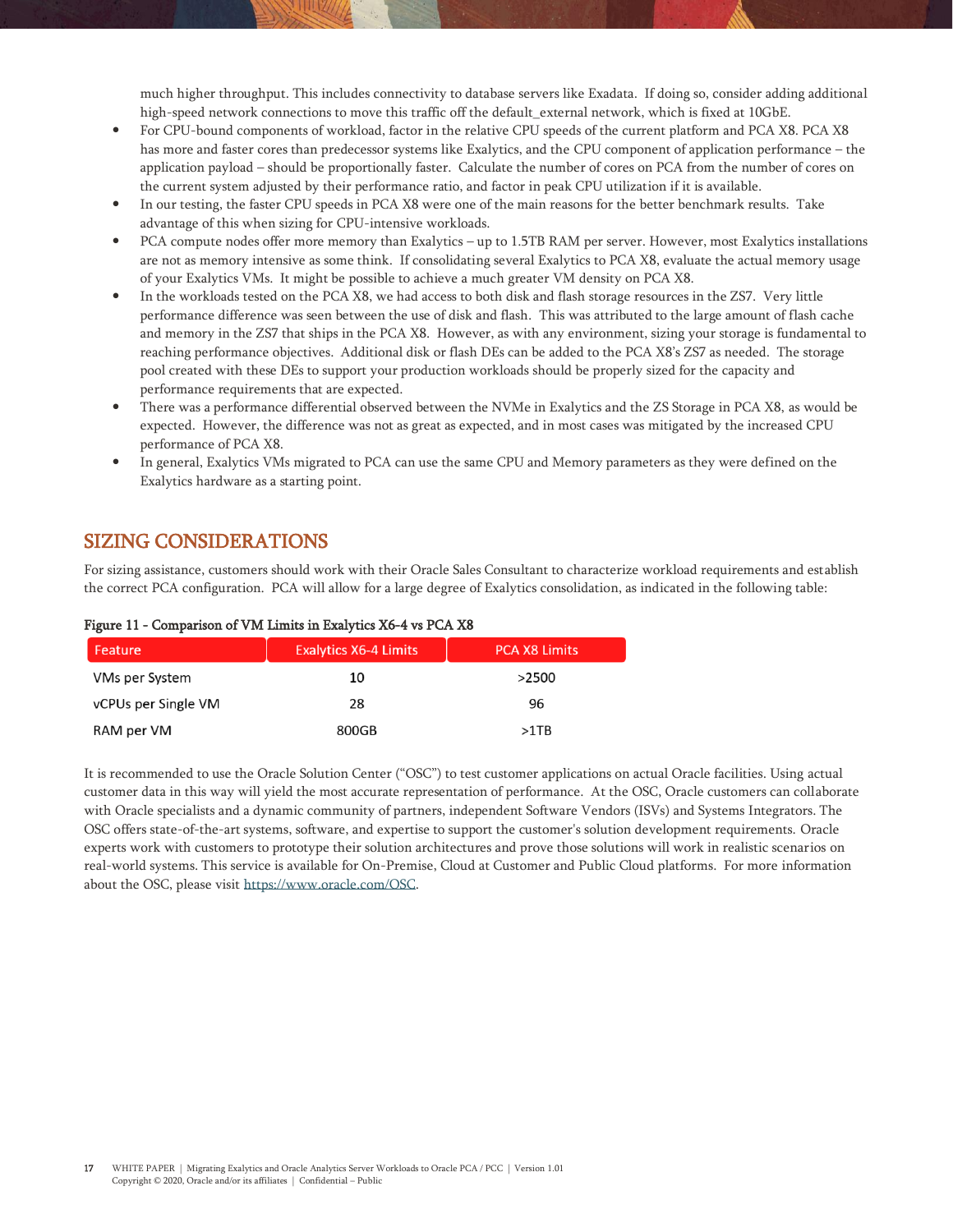## <span id="page-17-0"></span>MIGRATION CONSIDERATIONS

The migration process outlined here might not reflect the complexity of a production Exalytics virtual environment. Oracle's Advanced Customer Services (ACS) offer a comprehensive migration service from Exalytics virtual environments to PCA and PCC ("Oracle Transition Service for Exalytics workloads to PCA/OPCC"). For these virtual Exalytics environment migrations, ACS offers the following service features:

- Exalytics to Private Cloud Appliance or Oracle Private Cloud at Customer with OVM (virtual)
	- o Applications: Using OVM Manager—exporting virtual machine (OVM) and importing into Private Cloud Appliance or Oracle Private Cloud at Customer
	- o Databases: Oracle Database Data Pump
	- o Additional applications: Re-install options on Private Cloud Appliance or Oracle Private Cloud at Customer
- Discover the Exalytics workload and distribute to Private Cloud Appliance or Oracle Private Cloud at Customer installation.
- Use Oracle VM Manager and/or Oracle Enterprise Manager (OEM) to discover the workloads.

ACS services are designed to give Oracle customers access to expert transition planning, an optimal transition with as little downtime as possible, and a safe transition through resilience features and testing.

To find out more about this service and other complimentary ACS services, please visit [https://www.oracle.com/support/advanced](https://www.oracle.com/support/advanced-customer-services/)[customer-services/.](https://www.oracle.com/support/advanced-customer-services/)

## <span id="page-17-1"></span>**CONCLUSION**

The Oracle Private Cloud Appliance is the ideal platform to host applications, which formerly ran on Exalytics and commodity servers. This paper describes the advantages of PCA and techniques to migrate applications from earlier platforms to PCA.

## <span id="page-17-2"></span>ABOUT THE AUTHORS

This paper was produced by the Engineered Solutions team, part of Oracle's System Product Management organization.